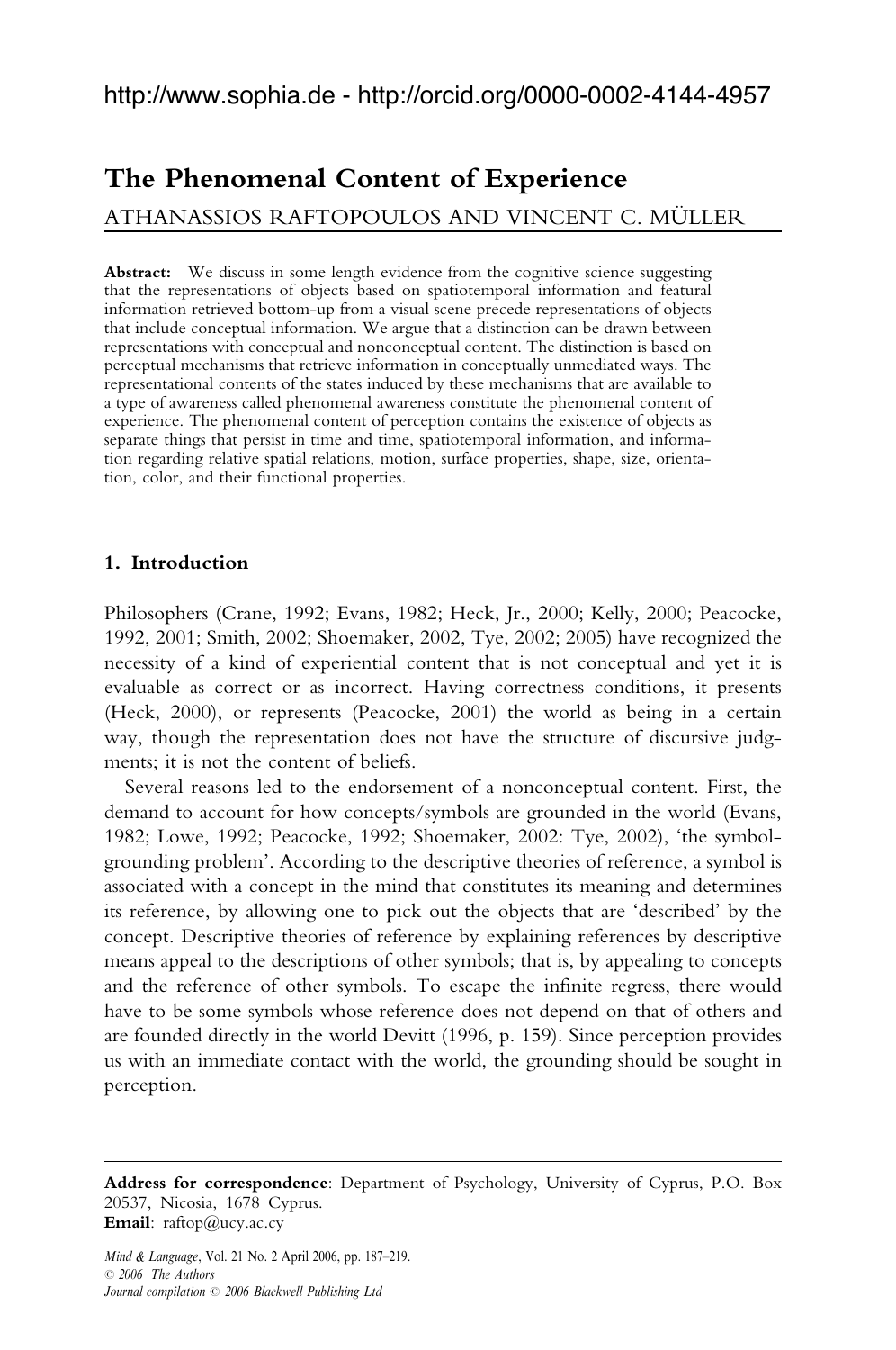## 188 A. Raftopoulos and V. C. Müller

Second, nonconceptual content allows reference to objects while their features undergo changes—the problem of reference stability (Devitt, 1996; Pylyshyn, 2001). Suppose that the concept of an object is defined by a set of descriptions, and that some of the features of the object change. How could one assign the new properties to the same object? Relying exclusively on descriptions renders this impossible, since a change in the defying description implies a change in reference. If one could pick out objects by nonconceptual means, the problem would be solved. Since one's immediate access to one's environment is through one's experience, finding such a nonconceptual way of reference requires that at least part of the content of experience be nonconceptual. Pylyshyn (2001, p. 138) claims that this requires a 'demonstrative' reference, which picks out the object encoding none of its properties.

A third reason for the introduction of nonconceptual content is the necessity to account for the fine–grained character and richness of the 'phenomenal content' of experience (Crane, 1992; Evans, 1982; Heck, 2001; Peacocke, 1992; 2001; Tye, 2002; Shoemaker, 2002). The content of our experiences is usually much richer than any attempt to report it could be; it cannot be described conceptually. The phenomenal content of an experience is what is responsible for the 'phenomenal character' of experience. 'What it is like to have a visual experience (the ''phenomenal character'' of experience) is a matter of a certain sort of representational content that the experience has' (Tye 2002, p. 448).

There is a convergence of views as to the kinds of properties that figure in the list of the phenomenal properties of visual experience. Viewer-centered shapes, relative spatial relations, size, orientation, and location of objects, and colors and their properties (shades) figure in this list. Peacocke (1992) and Bermúdez (1995) include the representations of viewpoint-independent objects (Marr's 3D objects) in the list of nonconceptual properties.

There are several ways to put an item on the list of nonconceptual properties. One is by considering whether it is conceivable for a perceptual state to have a certain content without the perceiver exercising or posessing the concept articulating the content. This way is 'phenomenological', in that it relies on the introspection of experience in an attempt to pinpoint its nonconceptual part. One can see a certain shape without possessing the concept that conceptualizes that shape. However, one cannot see it as that (say, square) shape.

A second method is by considering cases in which some intentional behavior could be described as being caused by certain concepts (as when adults see an object disappearing behind a screen and because they know that objects do not simply vanish they decide to search for it) but we have reasons to believe that the organism that engages in such a behavior does not possess the requisite concepts or perhaps any concepts at all, if the Autonomy Thesis (Peacocke, 1992) holds (the thesis states that a creature can be in states with nonconceptual content, even though the creature possesses no concepts whatsoever). This is the case with infants or animals, which exhibit intentional behavior that in adults could be explained by reference to concepts, which the infants and the animals clearly do not possess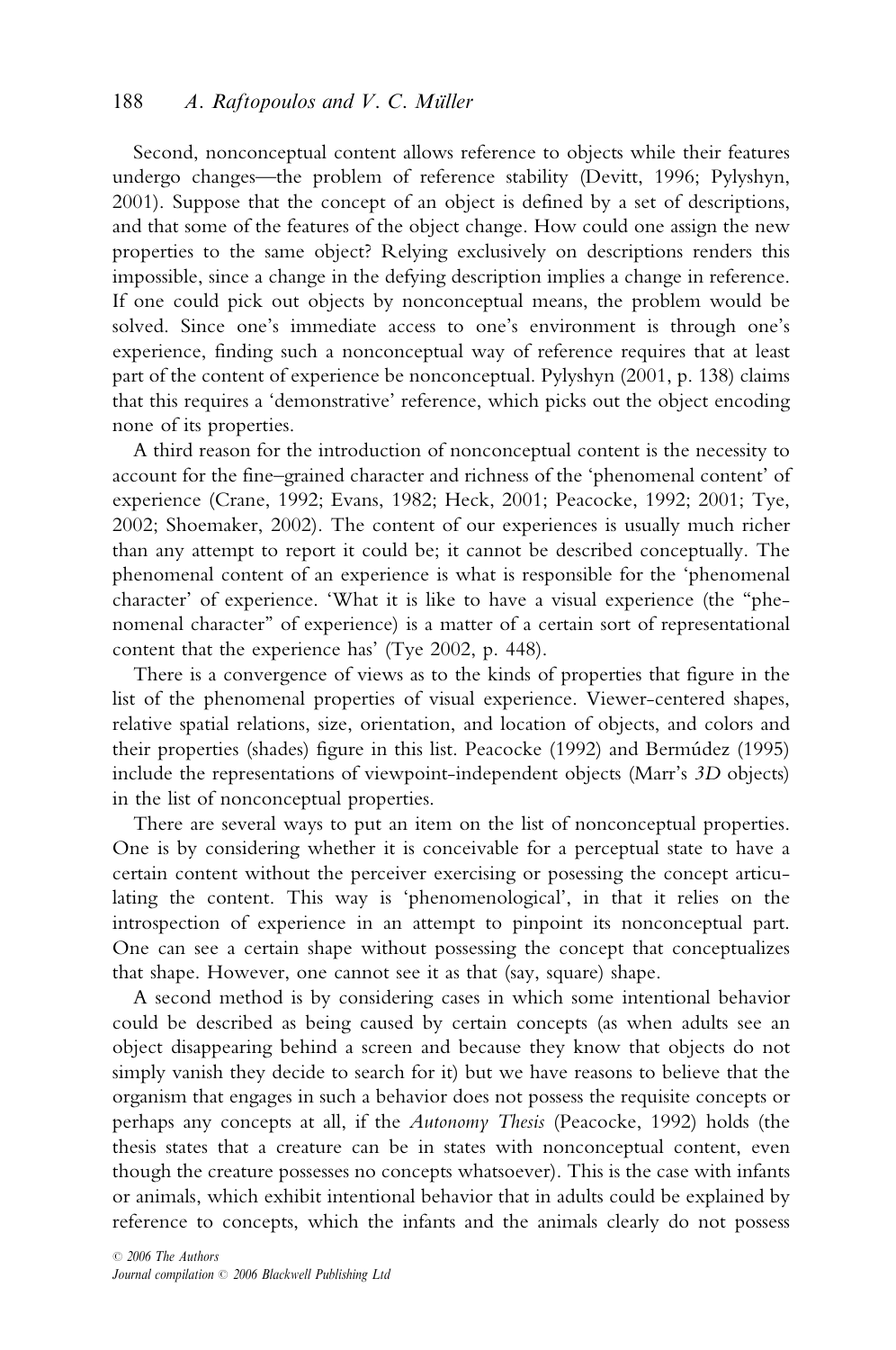(children look for hidden objects without possessing the concept 'object'). The content of the states that the animals and infants have is nonconceptual.

A third way of determining nonconceptual content is by considering cases in which the content cannot be described conceptually because language does not have the requisite resources. Consider the large number of different shades that one can perceive. Few among them can be described conceptually; natural languages simply do not have the required conceptual arsenal. The content of many computational sub-personal states cannot be described conceptually. Natural languages do not conceptualize the contents of some of the early stages of visual processes. Thus, their content, whatever it might be, is nonconceptual.

These methods associate directly or indirectly perception with awareness and seek the phenomenal content of perception through the introspection of the content of perceptual states. We call them 'phenomenological methods'. They are beset by many problems. First, the awareness on which introspection relies has content that can be reported. Thus, the experiential content to which one has this kind of awareness is conceptual content. To unearth the nonconceptual content one has to think, and argue for, whether it would be possible to be in states with such contents if one did not possess or exercise the concepts that conceptualize those contents. But, as we shall see, conceptual content and nonconceptual content are different kinds of content.

Second, there is nonconceptual content of which one cannot be aware. Thus, the phenomenological method restricts the nonconceptual content to items of which one can be aware. As an example, consider the exclusion from the list of nonconceptual content of, say, the contours and boundaries of objects, which are nonconceptual and yet one cannot be aware of them, except as properties of objects at which one arrives by means of an abstraction that is a conceptual act. To alleviate this problem Bermúdez (1995) introduces a distinction between the nonconceptual content of perception and the nonconceptual content of subpersonal computational states. However, we shall see that his account has certain shortcomings.

A third problem of the phenomenological methods is the inclusion in the list of nonconceptual content of properties that are extracted from the scene by visual processes that are cognitively modulated and thus can only be conceptual contents. One imagines that one could perceive the 3D shape of an object even if one did not possess the concepts that correspond to that shape, and because of that one is led to believe that the 3D shape of an object may be the nonconceptual content of one's perceptual states. However, we shall see that the 3D shape of an object is extracted from the scene by cognitively modulated process and thus the 3D shape cannot be nonconceptual content.

In this paper we take the existence of a nonconceptual representational content of experience for granted and offer an alternative approach for determining it. We propose to specify the phenomenal nonconceptual content via a study of the perceptual mechanisms that deliver that content. The reason is that if there are no mechanisms that retrieve information from a visual scene in bottom-up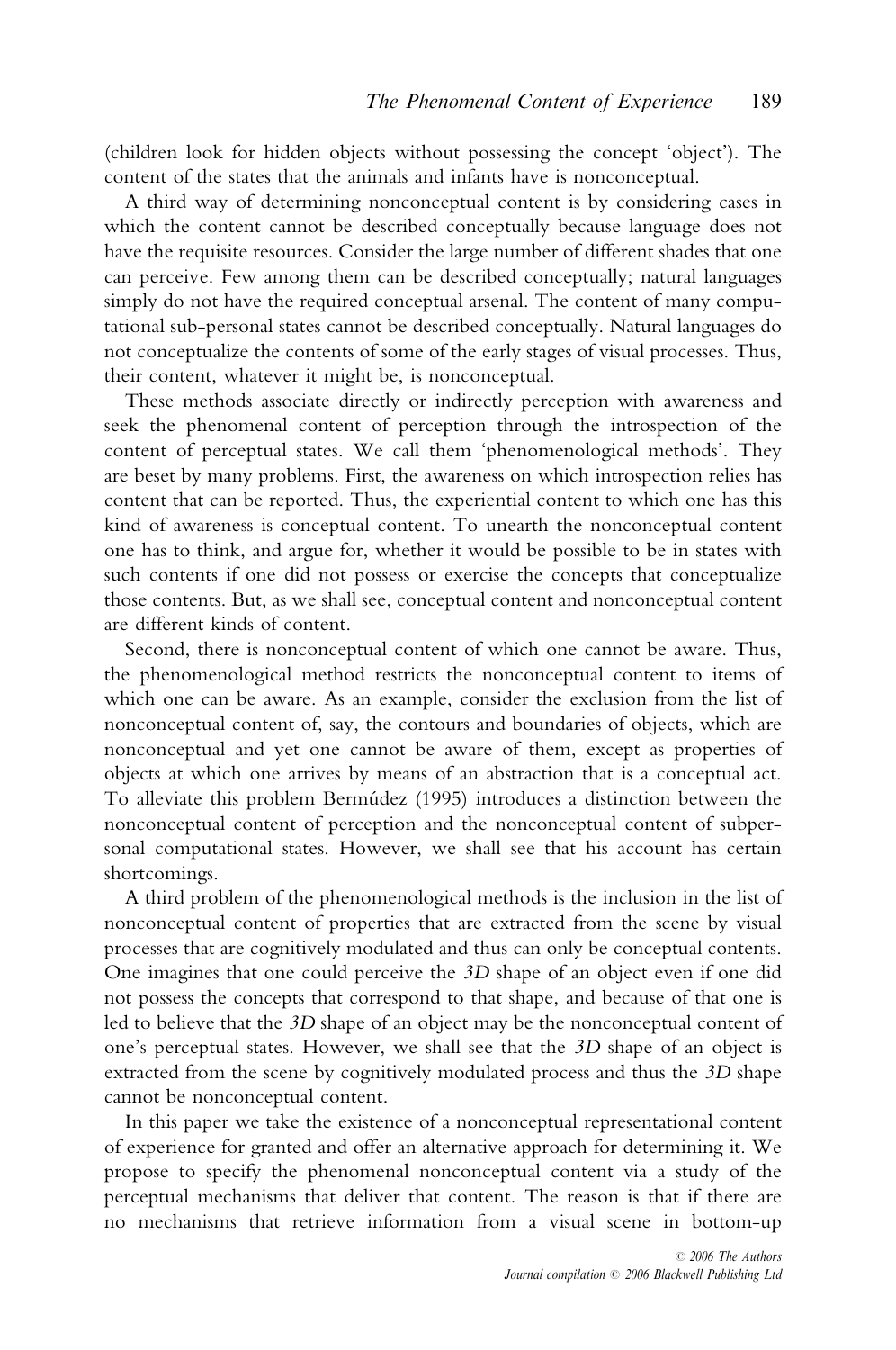conceptually unmediated ways—that is, if the processing at all stages of perception is modulated by top-down conceptual influences—then there is no nonconceptual content and no philosophical argument could resurrect it. Furthermore, if there are perceptual mechanisms that retrieve information from a scene bottom-up then this information is the nonconceptual content of the states produced by these mechanisms. Thus, the existence of cognitively impenetrable mechanisms is both a necessary and sufficient condition for nonconceptual content. The task is to identify those contents of the perceptual cognitively impenetrable mechanisms that retrieve information that are also available to awareness. These contents constitute the phenomenal content of perception.

The paper consists of three parts. In the first part we present evidence from the neurosciences to support our claim that there is content retrieved from a scene through the mechanisms of vision in a conceptually unmediated bottom-up way. In the second part, we introduce the notion of 'nonconceptual content', which is defined as the content that is retrievable from a scene through the cognitively encapsulated processes of perception. Then we discuss the relation of this notion nonconceptual content with the notion of phenomenal content, as employed in the philosophical literature. In the third part, we specify the content in 'nonconceptual content'. Finally, in concluding, we discuss some issues in the literature.

## 2. Evidence for Bottom-Up Representations of Objects

## 2.1. The Evidence from the Cognitive Sciences

We now present neurophysiological and neuropsychological evidence that supports the existence of a weak kind of object representation based on spatiotemporal, size, orientation, motion, and viewer-centered shape information that is retrievable bottom-up from a scene and that precedes other representations of the same object. There is a consensus that there are two (Goodale and Milner, 1992; Norman, 2002) or three (Glover, 2003) visual streams in the cortex, which serve roughly two different functions. The dorsal system utilizes visual information for guidance of action in one's environment. For that purpose, it needs to have information about the dimensions of objects in body-centered terms. Thus, the information in the dorsal stream is transformed into an egocentric body-centered frame of reference, and uses viewer-centered structured representations of the surfaces of objects. The ventral system uses visual information transformed into a body-centered frame of reference for knowing one's environment, that is, for identifying objects in it, for recognizing objects by comparing them with stored representations, and for storing new information in memory.

The dorsal system processes visual spatial information (information about the location of an object and of its relative position with respect to other objects), motion information, featural information regarding size, shape, orientation, and surface properties, and information regarding the affordances of objects in a bodycentered frame of reference. This information is retrieved from the scene directly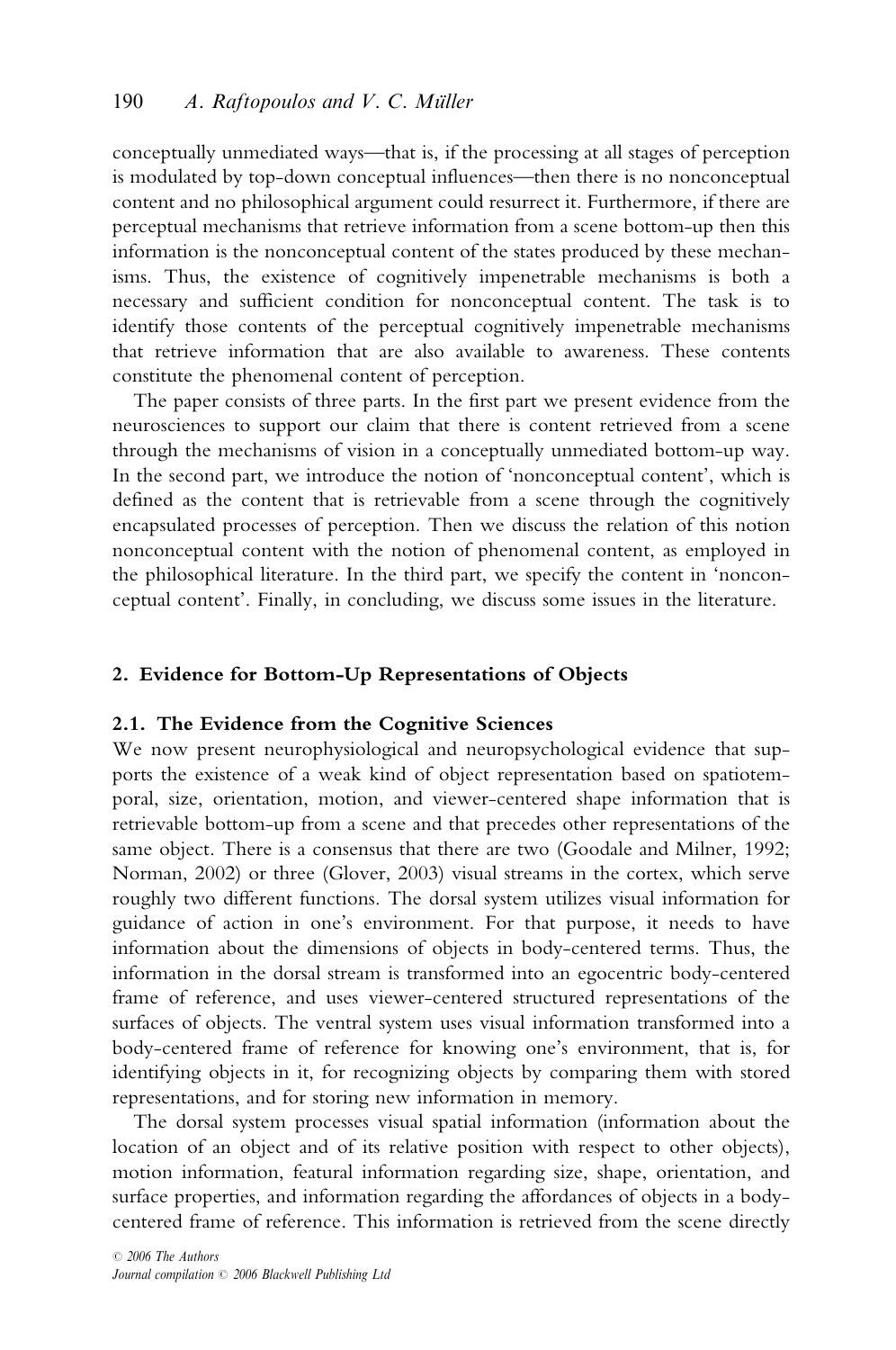by early vision, without recourse to any central higher processing (Glover, 2003; Goodale and Milner, 1992; Norman, 2002). The information is fed into the dorsal system through the magnocellular retinocortical pathways that carry spatiotemporal information, motion information, and information about size and shape. The information in the dorsal system allows a weak form of object representation that does not last more than a few seconds or minutes. Most of the mechanisms involved in the processing in the dorsal system operate outside of conscious awareness. Hence, the representations of objects in the dorsal system are not in general available to our conscious awareness (for exceptions see Norman 2002, pp. 89–90).

In contrast to the sparse information stored in the dorsal system, the representations of objects used by the ventral system are richer and constitute a strong object representation that contains semantic information. In addition to spatial information, motion information, and information about surface, size, orientation and shape, which is now cast in an object-centered reference framework, ventral representations contain information that requires top-down semantic influences deriving from specific object knowledge (information about fragility, temperature, function, weight, usage, functions, etc.). Indeed, the ventral system receives its information from the visual cortex through both the magnocellular retinocortical pathways and the parvocellular retinocortical pathways. The information requires reference to stored memories and relies on previously stored knowledge about specific objects. This representation is conceptually contaminated, since it is influenced by top-down conceptual inferences that reflect a large array of visual and cognitive interaction.

The above account suggests that spatio-temporal, shape, and size information processing precede processing of other featural information. This is supported behaviorally by data showing that on-line corrections are made very quickly  $(\sim]100$  msec) to changes in spatial attributes of targets. Furthermore, the magnocellular retinocortical pathways, which carry spatiotemporal information and information about shape and size and are projected to the superior parietal lobe of the dorsal system and inferotemporal cortex of the ventral system have fast responses. The parvocellular retinocortical pathways that project only to the latter and carry nonspatial information have slow responses. Neurophysiological and neuropsychological studies using ERP readings corroborate this showing that ERP's to the single-object vs. two-objects conditions diverge earlier than the ERP differences between target and non-target stimuli (Czigler and Balazs, 1998). This is evidence that the allocation of spatial attention to a particular object precedes even the categorization of the object's features as target related or non-target related or irrelevant.

Lamme (2003; 2004) offers a detailed account of the processes along the ventral pathway, and offers neural definitions of the psychological phenomena of perception, attention and awareness. He argues for two kinds of processing that take place in the brain, the feedforward sweep  $(FFS)$  and recurrent processes  $(RP)$ . In the FFS, the signal is transmitted only from the lower (hierarchically) or peripheral (structurally) levels of the brain to the higher or more central ones. There is no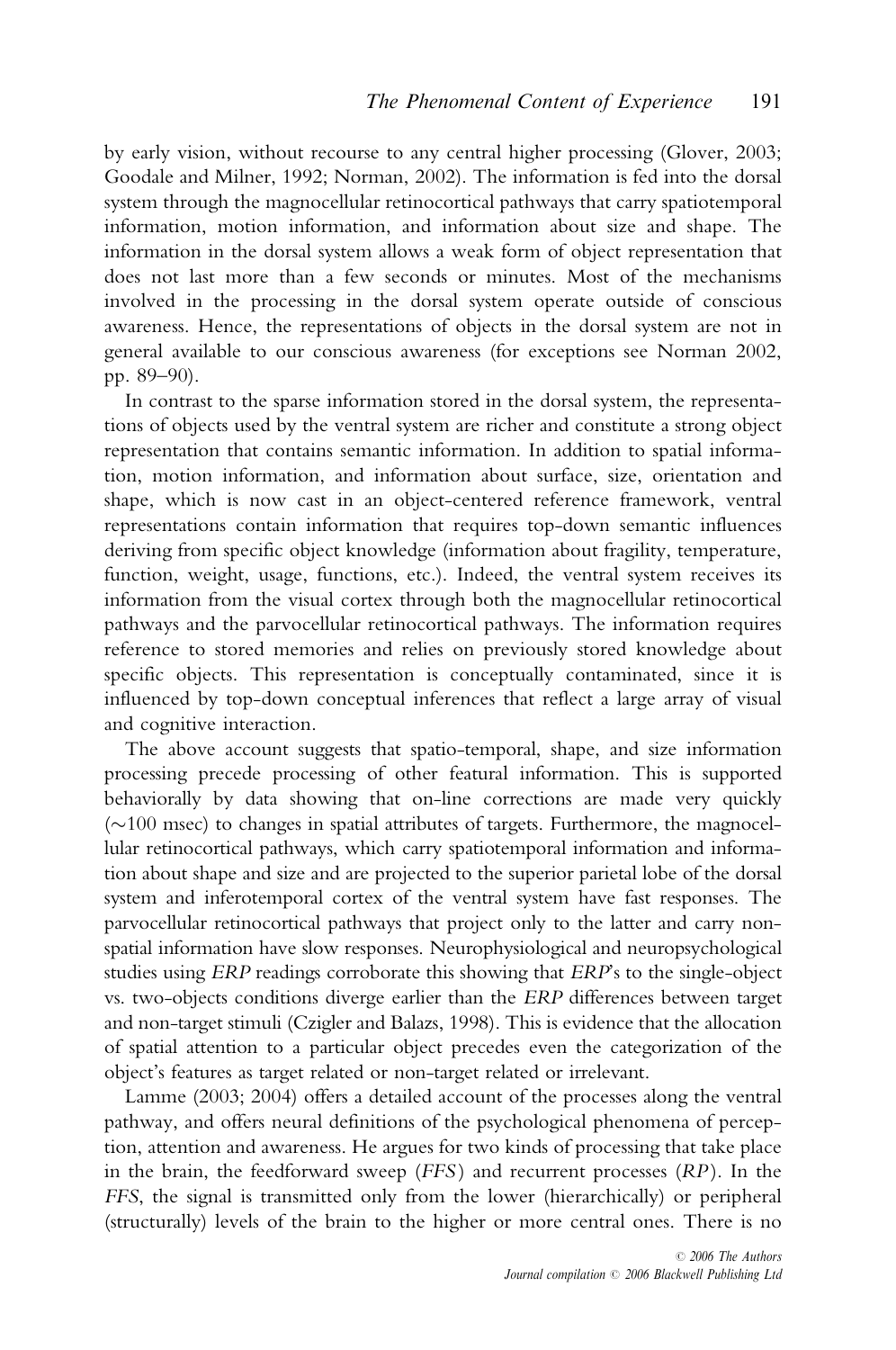feedback; no signal can be transmitted top-down as in RP. Feedforward connections in conjuction with lateral modulation that occurs in the early perceptual areas extract high-level information that is sufficient to lead to some initial categorization of the visual scene and selective behavioral responses.

When a visual scene is being presented, the feedforward sweep reaches V1 in about 40 ms. Multiple stimuli are all represented at this stage. At this level there are nonattentional selective mechanisms that prevent many stimuli from reaching awareness, even when attended to. Such stimuli are the high temporal and spatial frequencies, physical wavelength (instead of color), crowded or masked stimuli and so forth. The feedforward processing results in some initial feature detection. Then this information is fed forward to the extrastriate areas. When it reaches area V4 recurrent processing occurs. Horizontal and recurrent processing allows interaction between the distributed information along the visual stream. At this stage, features start to bind and an initial coherent perceptual interpretation of the scene is provided. Initially, RP is limited to withing visual areas; it is local. At this level one can be phenomenally aware of the content of perceptual states. At these intermediate levels there is already some competition between multiple stimuli, especially between close by stimuli. The receptive fields that get larger and larger going upstream in the visual cortical can not process all stimuli in full and crowding phenomena occur. Attentional selection intervenes to resolve this competition. Eventually, signals from higher cognitive centers and output areas intervene to modulate processing; this is global RP. At this level, one has access or report awareness of the information.

Lamme discusses the nature of information that has achieved local recurrent embedding. He suggests that local RP may be the neural correlate of binding or perceptual organization. However, it is not clear whether at this preattentional stage the binding problem has been solved. The binding of some features, such as its color and shape, may require attention, while other feature combinations are detected pre-attentively. So, before attention has been allocated, the percept consists of only tentatively but uniquely bound features that form the proto-objects (Vecera, 2000). Lamme (2003) and Lamme and Roelsfema (2000) argue that the 2½D surface representation of objects and their surface properties are extracted during the local RP stage. Other research (Hildreth and Ulmann, 1995) suggests that spatial relations are extracted at this recurrent stage. In addition motion and size are represented in cortical areas in which local RP take place.

Since this information results from local RP, one can only be phenomenally aware of it. The information is situated between feedforward (unconscious) and globally recurrent (access conscious) processing. Thus, the locally recurrent processing is the neural correlate of phenomenal experience per se, or phenomenal awareness.

Within this framework, Lamme defines attention as a selection process where some input is processed faster, better and/or deeper than others do. Thus, it has a better chance of producing or influencing a behavioral response or of being memorized. Awareness is defined as the occurrence of recurrent processing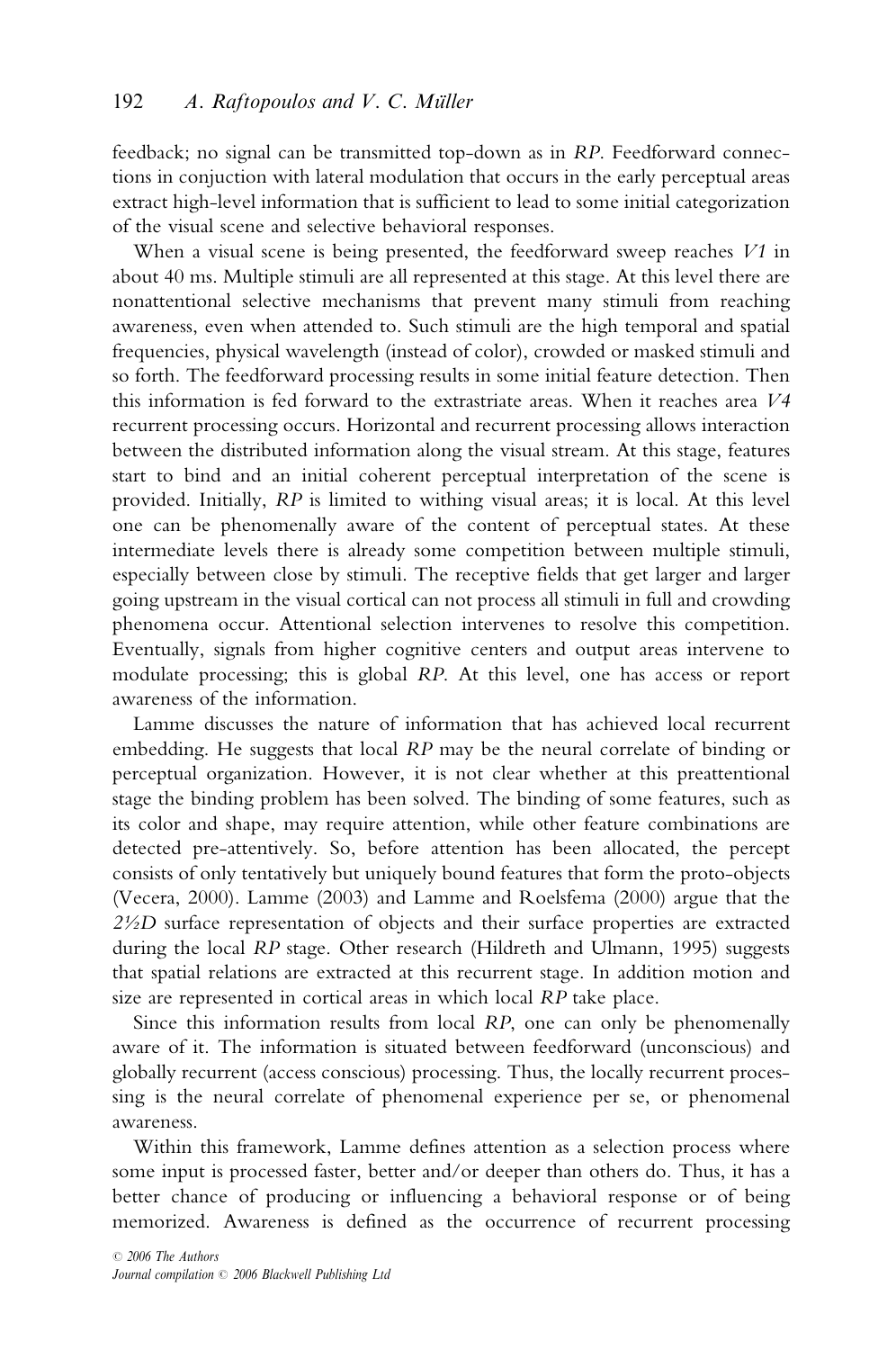$(RP)$ . The processes in FFS are necessarily unconscious. When there is RP, awareness arises and so long as RP is limited (e.g. by attentional suppression) to early areas, there is only phenomenal awareness. Thus, we are phenomenally aware of the relevant states. When RP involves higher cognitive areas and output areas as well, then attentional selection intevenes to resolve competition and has an influence; it induces access awareness of the information extarcted during that stage. Since the content of this awareness can be typically reported, this form of awareness is also called 'report awareness'. Hence, the type of information of which one is phenomenally aware is situated between feedforward (unconscious) and globally recurrent (access conscious) processing. According to Lamme (2003, p. 3) the information of which one is phenomenally aware is a short-lived, vulnerable, and not easily reportable form of visual experience. In contrast, information of which one has 'access awareness' is more stable and easily reportable.

We see that at the neural level attention and awareness can be defined as two fully separate mechanisms and thus constitute two different phenomena. Attention is the competition between neural inputs for output space. Awareness is the result of recurrent processing, independent of this competition, but its extent (and type) depends on this competition; attention determines when one goes from phenomenal to access awareness.

Lamme distinguishes between perception and awareness. Kanwisher (2001) makes the same distinction: one can be in perceptual states while being unaware that one is in such states. Perceptual awareness 'involves not only activation of the relevant perceptual properties, but the further construction of an organized representation in which these visual properties are attributed to their source in external objects and events' (Kanwisher 2001, p. 90). Thus, perceptual awareness presupposes binding of activated features with a representation that specifies a specific token, as opposed to type, object. This binding requires (2001, p. 108) 'visual attention', which thus becomes necessary for visual awareness of object tokens.

There are many ways one can be aware of a stimulus. One may be aware of a mere presence of certain of the features of the stimulus, of the category of the object present, or of the gist of a complex scene (Kanwisher 2001, p. 97). Thus, one can be visually aware of features or of the presence of an object and one can be also aware of the content of an organized representation. These are different kinds of awareness and only the latter requires visual attention. Thus, it is reasonable to argue that the distinction between phenomenal awareness and report awareness is latent in Kanwisher's work.

Kanwisher claims that the representations of objects that can be formed without attention (and thus, without report awareness) correspond to representations of types of objects rather than to representations of tokens of objects. This fits well with Lamme's account of vision where in the absence of attention, one can have only phenomenal awareness of some fleeting unstable representations of objects that contain sparse information and lack specific details about objects. It is plausible that these representations correspond to types rather than tokens of objects, types being at a more general level of abstraction and thus containing less information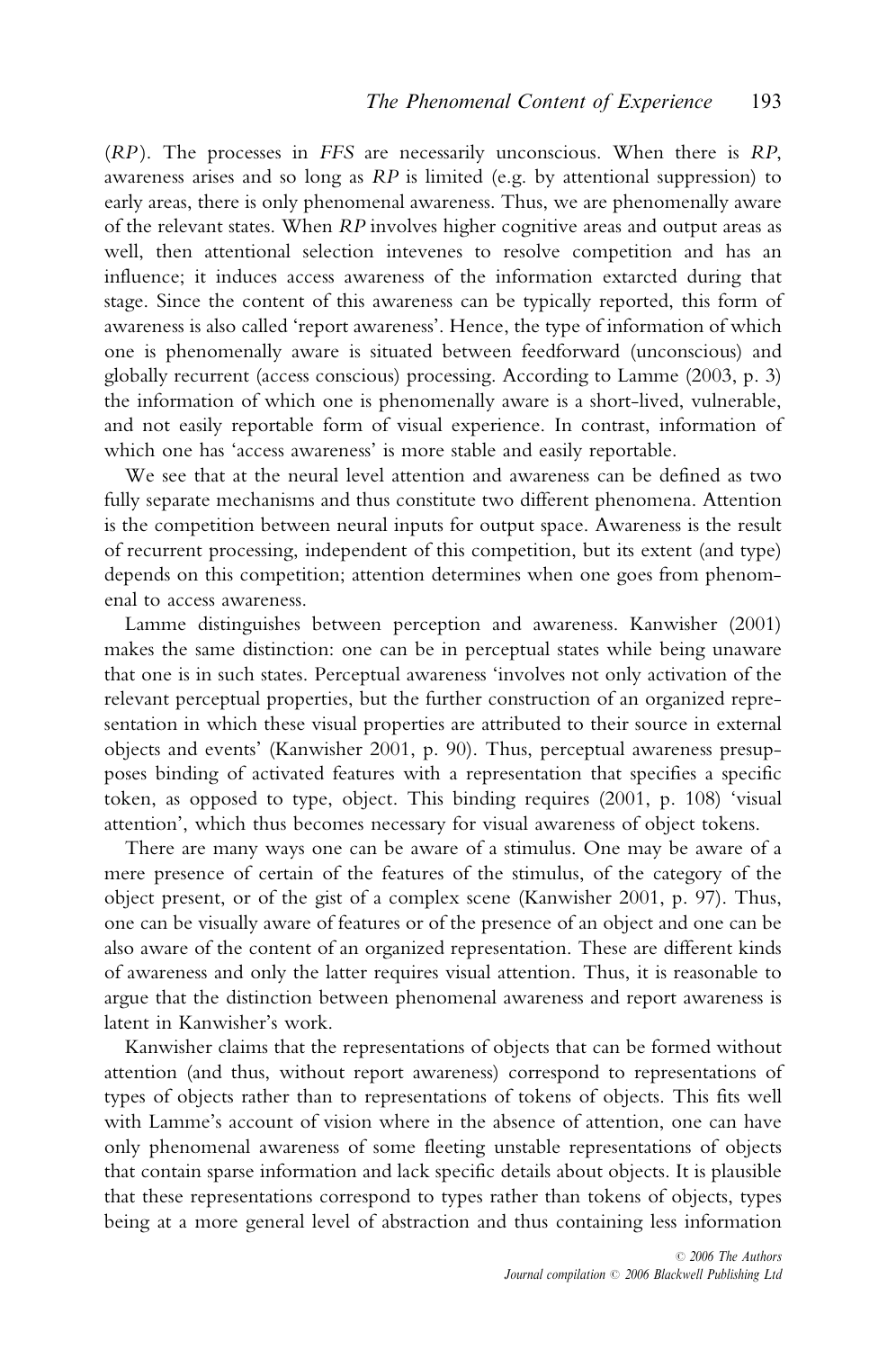than tokens. Thus, the contents of perceptual states of which one can be phenomenally aware correspond to types and not tokens of entities.

All these suggest that visual attentional mechanisms select features after these features have been detected and that even some kind of visual form may be detected before the onset of attention. There is also evidence that visual and even semantic features of objects can be detected even in the absence of attention. Studies of Change Blindness, Inattentional Blindness, and studies of perception in the absence of attention (Driver et al., 2001; Kanwisher, 2001; Mack and Rock, 1998; Merikle et al., 2001; Moore et al., 1998) suggest that even when there is no awareness of stimuli when attention is diverted elsewhere, stimuli are nevertheless perceived, and grouping of features into some form of objects takes place along the ventral system. Moreover, there may be both perceptual and semantic processing of stimuli when the stimuli are not attended under conditions that preclude awareness of the stimuli. Thus, one should not hurry to assert that semantic topdown processing requires awareness, which justifies the choice to treat perception independent of awareness.

Further evidence regarding the precedence of representations encoding spatiotemporal, size, and form information, over representations involving conceptual top-down influences comes from positron emission topography (PET) and eventrelated potential (ERP) studies. Research with PET and ERP (Posner and Petersen, 1990; Posner and Raichle, 1994; Ziegler et al. 1997) literally provides a spatio-temporal picture of the brain of subjects while they are performing (a) bottom up processes, such as passive visual tasks (viewing on a screen strings of consonants, words, and pseudo-words), (b) processes that require some top-down influences, such as active attention-driven tasks (searching visual arrays for thickened letters), (c) processes that rely heavily on top-down semantic processing (generating a use in response to a visual word), and (d) processes that are purely top-down, such as imagery. This research sheds light on the role of top-down pathways.

In studies of passive visual tasks, subjects were asked to fix their gazes on a point in the middle of a monitor, in which four kinds of complex stimuli were to appear: false fonts, letter strings, pseudo-words and words. PET scans provided pictures of the activation of visual areas in the brain during these tasks. The analysis of these pictures relied on the assumption that the visual stimuli consisted of four codes. First, the 'words' presented were complex collections of visual features, second, these features were aligned to form the letters of the English alphabet, third, some of the 'words' had forms that satisfied the rules of English language, and fourth, some of these words had meanings.

The responses observed were responses to some, or all, of the four codes. All four groups produced bilateral responses in multiple areas of the visual system. The subtraction of the PET images when the brain processes the visual features of the array from the PET images in semantic processing shows that only words and pseudo-words produced characteristic responses in the inner surface of the left cerebral hemisphere, an area which is related to semantic processes. This suggests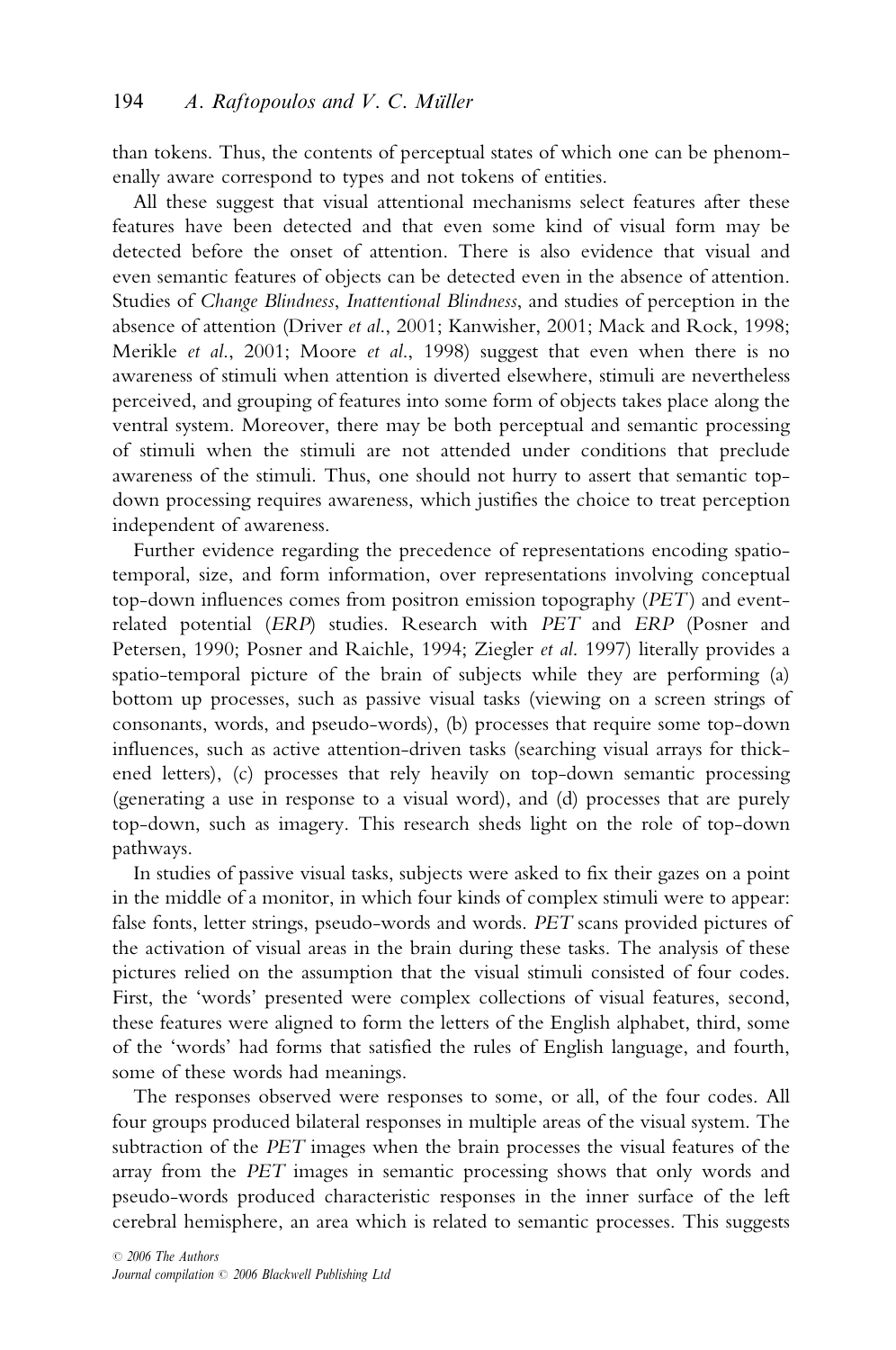the existence of two levels of analysis in the visual system. The brain initially analyzes the visual features of the stimuli regardless of relationships to letters and words. At a second level, the brain semantically analyzes the visual word forms. It should be noted here, that the fact that the subtraction of the PET images reveal an intense activity in the left hemisphere when semantic processing is taking place does not mean that semantic processing is localized at that area only. The method of subtraction only highlights areas that are activated in the one task but not in the other. It does not reveal the entire area that participates in semantic processing.

The PET studies were complemented by ERP studies of subjects who view words and consonant strings. Certain areas in the brain are activated about 100 ms after the word or the string is presented. Since these areas are activated irrespective of the stimuli, it can be surmised that they are activated by the features that words and consonant strings share, namely, visual physical features. Differences in the responses to words and consonant strings started about 150 ms after the stimuli appear. This means that the brain registers the word form 50 ms later than the visual features.

In other ERP studies, subjects were asked to search for a thickened letter in letter strings. This is an attention-driven task, in which one would expect to find some top-down, task-driven, processes. Records of the electrical activity during the search show that this top-down activity involves the same processing areas that are involved in computing visual features. However, the search for the thickened letter causes activity in these same areas only about 200 ms after the stimulus (recall that the activity recorded when these sites register the visual features takes place 100 ms after the stimulus). Thus, the computations involved in the top-down attention driven tasks take place in roughly the same brain areas, since the same electrodes are activated, (mainly right posterior areas), in which the bottom-up registration of visual features occurs, with a time delay of about 100 ms. Studies of subjects performing semantic tasks, such as generation of the use of a noun, showed that word meaning is registered about 250 ms after presentation of the stimuli, and some of the areas activated are the same with those areas activated when visual physical features are processed.

In other studies (Luck and Hillyard, 2000) with subjects who were instructed to attend to the left visual field in some trial blocks and to attend to the right visual field in other trial blocks, the subjects were asked to respond when they detect an infrequent target stimulus among the nontarget stimuli at the attended location. The P1 wave (a component of the ERP waveforms) is larger in amplitude for stimuli presented at the attended location than for stimuli presented at the unattended location. Since the difference is due to the attended location, it is reasonable to assume that the amplitude of the P1 wave is modulated by spatial attention. The effect begins 70 to 90 ms after stimulus onset; thus it is clearly an early perceptual and not a postperceptual effect. Spatial selective attention increases the activation of the neural sites tuned to the selected loci. The effect is sensitive to stimulus factors such as contrast and position and insensitive to cognitive factors. It occurs before the identification of the stimuli and is insensitive to the identity of the stimuli. It is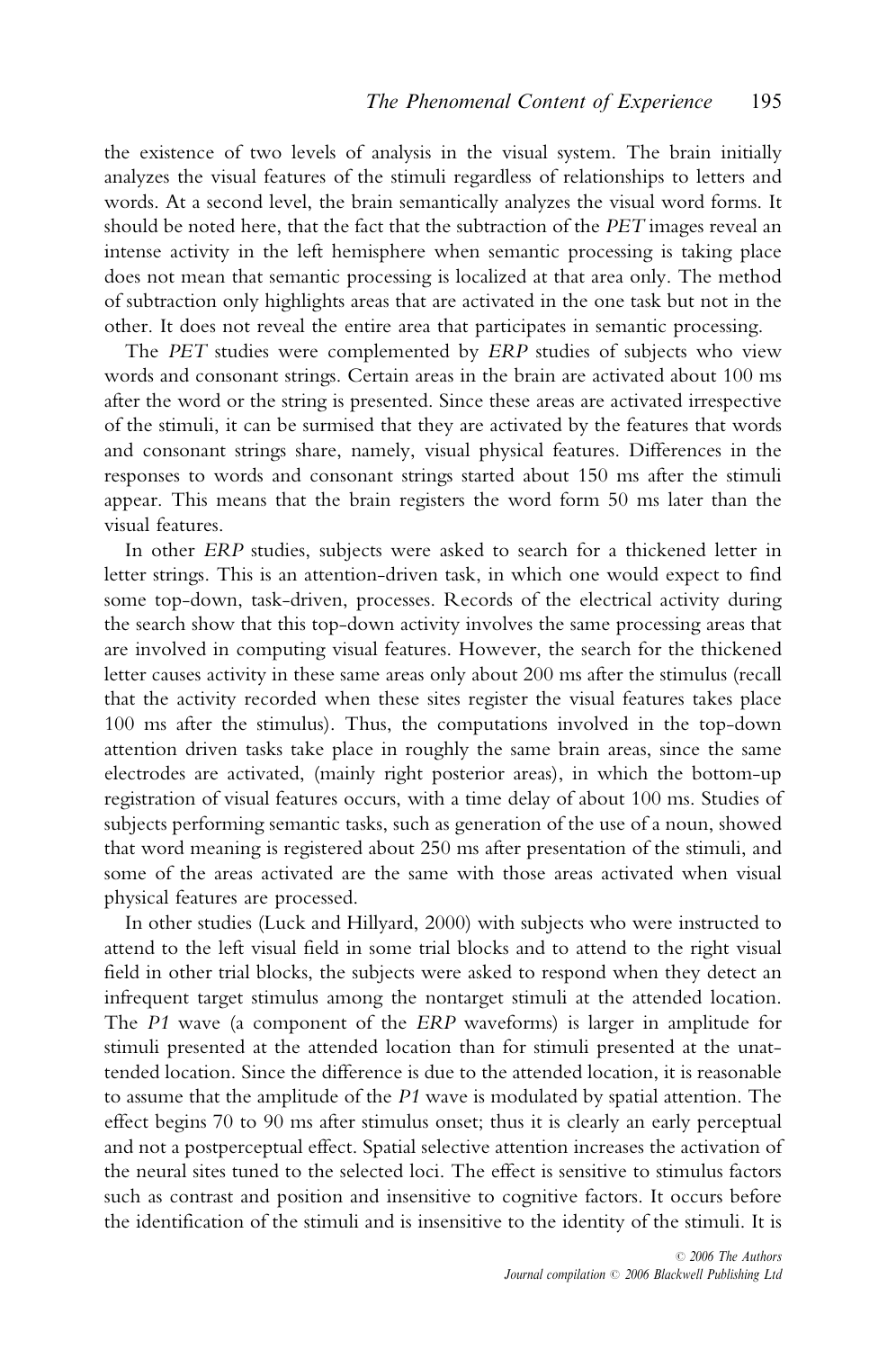also independent of the task-relevance of the stimulus, since it is observed for both targets and nontargets.

The neural site of P1 seems to be the V4 area in the extrastriate cortex, which implies that spatial attention influences visual processing in extrastriate areas of the visual cortex. The initial sensory processing in the primary visual cortex  $V1$ , on the other hand, seems to be unaffected by attention (Luck and Hillyard, 2000). Thus, the P1 component may represent the earliest stage of visual processing that is modulated by voluntary spatial attention (Mangun et al., 2000). Attention seems to play two roles at the early stages of perceptual processing. It resolves ambiguous neural coding by suppressing competing input sources, and it improves signal-tonoise-ratios. Thus, the voluntary control of spatial attention is driven by stimuli and task-demands, not by cognitive demands.

Here is the overall picture. When a visual scene is being presented to the eyes, the feedforward sweep reaches V1 at a latency of about 40 ms. Then this information is fed forward to the extrastriate areas, parietal, and temporal areas of the brain. By 70–80 ms after stimulus onset most visual areas are activated. The preattentional feedforward processing culminates within 100 or 120 ms after stimulus onset. 70 to 90 ms after the stimulus onset, spatial attention by modulating the P1 waveform enhances visual processing in a voluntary task-driven search at the salient locations. 100 ms after the presentation of the stimuli at those locations an extensive part of our brain responds to the physical characteristics of the visual array. 150 ms after the stimulus these features fuse to a single form or structural description of the objects in a visual scene, and about 200 ms after it the voluntary task-driven search is registered in the same areas that process the visual features, which thus are modulated by object-centered attention. Thus, the top-down effects of attention to features are delayed in time, involve the same anatomical areas as passive perception, except that attention amplifies the recordings in these areas. Finally, about 250 ms after the stimulus, some of the same areas participate in the semantic processing of the input.

Attention intervenes in two stages to perform two different functions. First, in the form of spatial attention via the P1 component in the early stages of perceptual processing to focus attention on the salient locations. Second, in the form of feature selection, and after some of the features retrieved in a bottom–up manner from the scene have fused to deliver the physical form of the objects, to enable binding of all features to form the objects of our experience and to solve the competition problem. These two attentional stages correspond to two different attentional circuits. One is the spatial attention that intervenes very early to orient attention specific places and the other is the 'visual attention' that intervenes much later and binds together features to objects perceived as being such and such in such and such a place and in such and such a time. The effects of visual attention are clearly postperceptual, and thus, do not affect the issue of the cognitive penetrability of perception. However, spatial attention seems to threaten the cognitive encapsulation of perception.

We said that the P1 effect is insensitive to cognitive factors, and that this effect may represent the earliest stage of visual processing that is modulated by voluntary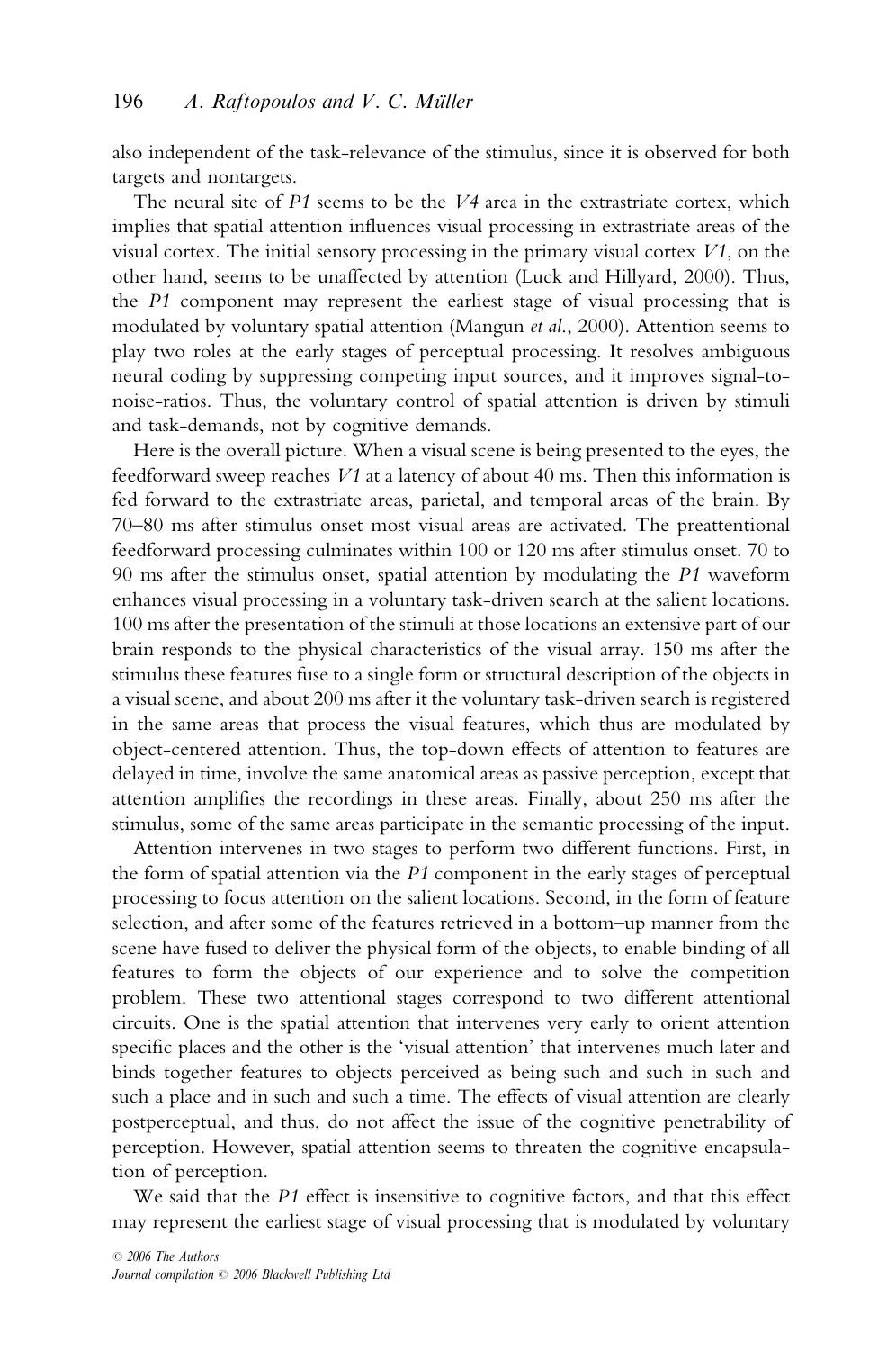spatial attention. This seems to imply that, through the modulation of attention, early visual processing is cognitively driven, since where to focus attention may be a cognitively driven decision. To delineate this issue we must say a few words about the top-down control of attention. Top-down control of attention is related to the working memory, since sites of that kind of attentional control underlie systems of working memory. Working memory stores information and performs executive control governing retrieval, encoding, and commands for the expression of attention (Baddeley, 1995). These two functions underlie the distinction in the attentional control processes between expectancy of an upcoming event and preparation for that event. The expectation of an event is not necessarily accompanied by an attentional preparation for it. The top-down attentional control of perception consists mainly in the attentional preparation for an upcoming event (Laberge, 2000).

Thus, the claim that the P1 component of spatial attention is insensitive to cognitive factors despite the fact that focusing attention may be cognitively-driven amounts to the following: cognitive factors do not control directly the P1 effect. They determine the expectation for an event; but this is not sufficient to ensure attentional preparation for that event. Information regarding the upcoming display of an object may be kept in working memory while selective attention may be directed elsewhere. Selective attentional preparation for an event will follow the expectation of that event, if the event is task-relative. Once attentional preparation is effectuated the amplitude of the P1 wave is only stimuli-driven.

Cognitive factors control the expectation of an event. Task-relevant factors 'translate' the expectation to attentional preparation for that event. Once the latter is on-line, neither cognitive nor task-relevant factors influence the P1 effect and hence that stage of perceptual processing. Only stimuli factors do. It seems, thus, that once spatial attention has selected some loci for focusing information is registered at that stage of processing irrespective even of task demands. In other words, where to look may be determined in a top-down manner by cognitive factors. However, what one perceives at the relevant location, and hence the nonconceptual content of the perceptual states depends only on what is there.

We started by discussing evidence from neuropsychological and neurophysiological studies, which suggest that a representation of objects based on nonconceptual spatiotemporal, size and shape, information that is retrieved bottom-up from a scene is built in the dorsal system and the ventral system prior to a richer semantic representation built in the ventral system only. However, as with all empirical work, and this is true for the neurosciences with much greater force, data are never conclusive and constantly new data appear that either corroborate or refute older data. So, the conclusions drawn from the empirical studies discussed here are far from uncontroversial and far from being immune to revision. Our point, thus, is not that scientific inquiry has settled the issue once for all, but rather, than at present there is a substantial body of scientific evidence supporting the claims advanced in this paper. To support our claim further, we briefly review evidence from object-centered segmentation and attention studies.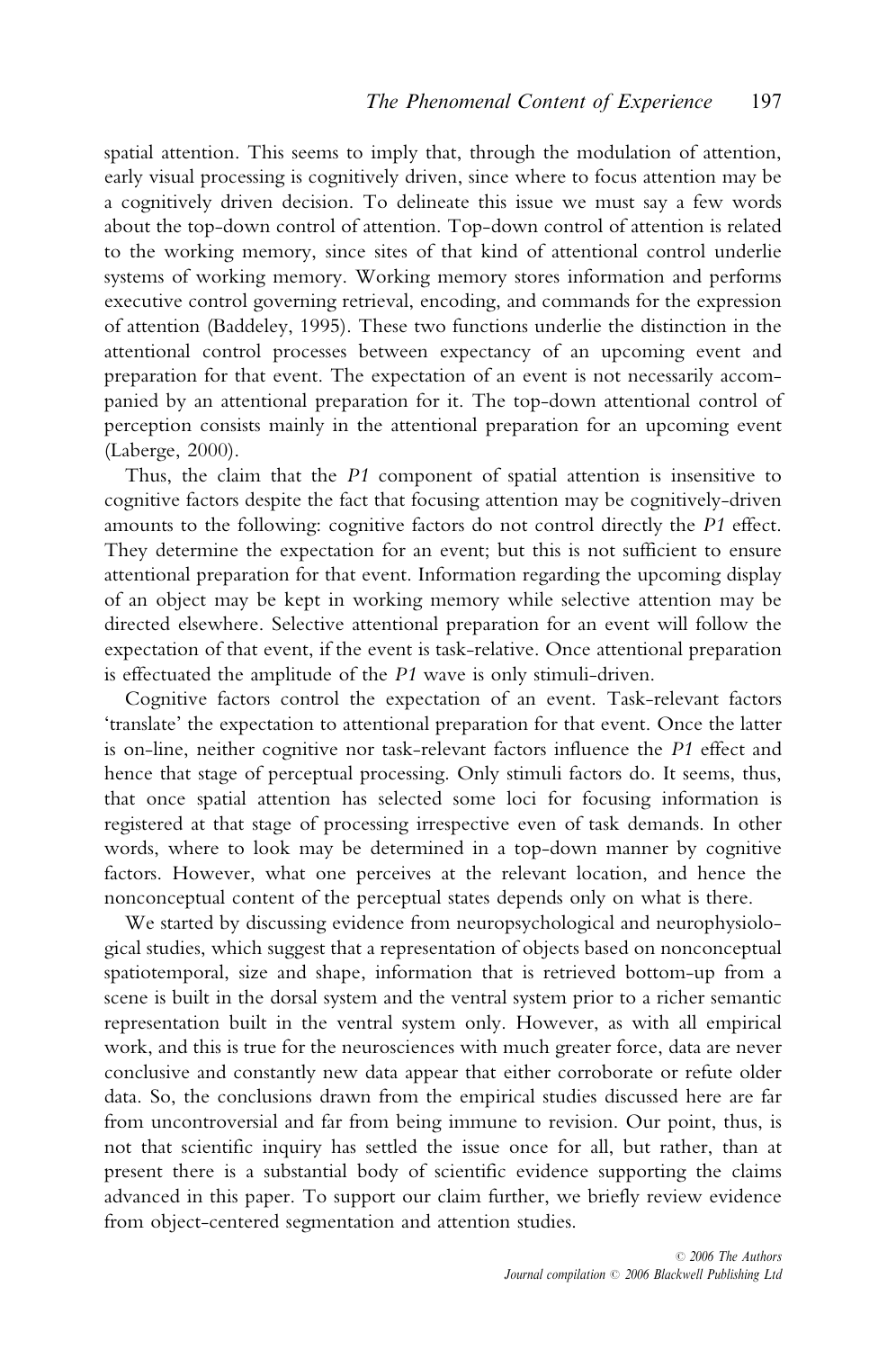## 198 A. Raftopoulos and V. C. Müller

#### 2.2. Evidence from Object-Segmentation Studies

When we perceive a scene the first thing we usually do is to parse it in discrete objects, thereby individuating them. Our visual system does that by bundling parts of the visual field together as units. This function is called object segmentation and consists in a set of visual processes that determine which features combine to form the objects present in a visual scene. These processes segment a shape from the background and segregate it from other shapes that are similarly segmented from the background.

The preattentive perceptual grouping criteria that determine the regions of the image that are grouped together to determine proto-objects guide the distribution of visual attention, in the sense that spatially separated proto-objects in the visual field can be preattentively individuated and indexed and, as a result, the visual system acquires direct access to these objects. These perceptual grouping criteria are implemented in preattentive purely perceptual bottom-up segmentation processes (which means, no top-down cognitive effects modulate processing at this stage), which parse in a preliminary way a scene into objects. Vecera (2000) defines object-based attention as the visual processes that select a segregated shape from among several segregated shapes. Object segmentation takes place at many different levels of visual processing, both early and late, and a significant amount of object segmentation occurs in the preattentive stage of early vision (Driver et al., 2001; Pylyshyn, 2001; Scholl and Leslie 1999; Scholl, 2001; Vecera, 2000).

The preattentive segmentation process results in the proto-objects. After protoobjects have been segmented, the visual system assigns to them indexes. The indexing may result in the visual system opening 'object-files' for the segmented objects in a scene. Any changes in features in the object file are construed as changes in the specific object; as a result the visual system sees an object undergoing changes and not a new object appearing. Thus, the role of object files is to maintain spatial and temporal continuity of objects in motion and change.

Research on object-centered segmentation and attention (Carey and Xu, 2001; Czigler and Balazs, 1998; Pylyshyn, 2001, 2003; Pylyshyn and Storm, 1988; Scholl and Leslie 1999; Scholl, 2001; Spelke, 1992) suggests that both adults and infants use spatiotemporal information first in order to individuate and track objects in a visual scene. Object individuation based on spatio-temporal criteria (for example, temporal synchrony or continuity and proximity) precedes and often overrides object individuation based on other featural criteria (for example shape and color). In other words, when a scene could be parsed, or objects could be individuated, in different ways depending on whether one uses spatiotemporal or other featural information, then the visual system of both adults and infants uses spatiotemporal information first: this is the principle of spatiotemporal priority. Only if spatiotemporal information fails to individuate objects are other features used to that effect.

This implies that representations of objects based on spatiotemporal information are constructed and used first, before representations that include size, shape, color, and other non sensible or semantic information, such as the kind of the object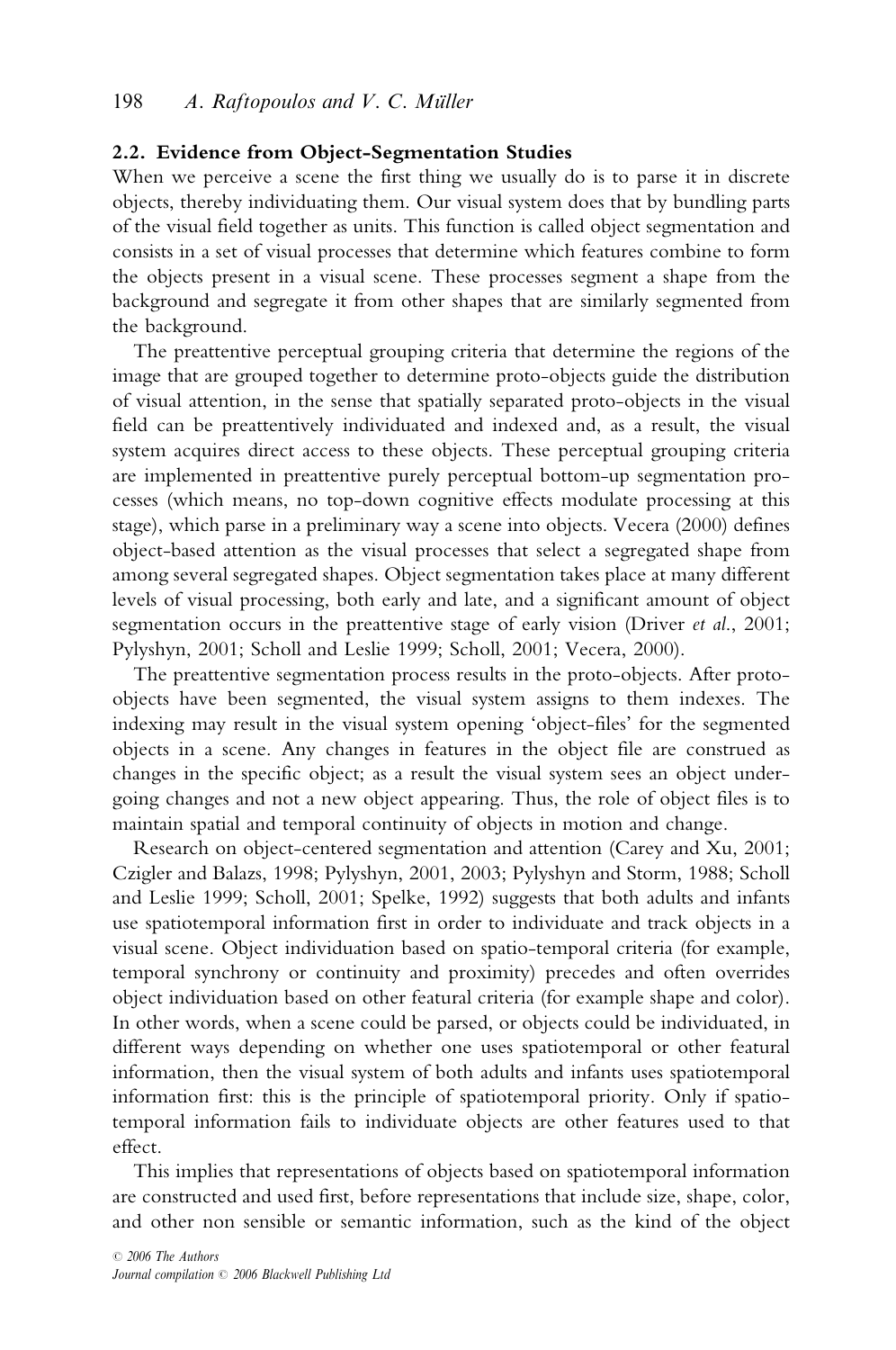involved. These representation are used to individuate, index, and track objects in a visual scene; that is, in picking up parts of the scene as things that persist in space and time and following them in space and time. In other words, there is a mechanism in vision that relates parts of visual representations to parts of the visual world.

Xu and Carey (1996) showed that 10-month-olds can employ spatiotemporal information to infer the existence of occluded objects behind a screen but cannot employ feature information for the same purpose. The objects are individuated by indexes that are feature-blind. 12-month-olds possess the capacity to use both kinds of information. Moreover, spatiotemporal criteria override conflicting feature information. Using two objects differing both in their perceptual properties and their categorical kind (a yellow duck and a white truck) they observed that infants are not surprised (look longer) when the truck disappears behind a screen and the duck appears, but they were surprised when nothing reappeared after entering the screen. This is evidence that a mechanism tracking the spatiotemporal history of objects is already in place, allowing the infant to individuate and follow the movement of objects, whereas, the feature tracking mechanism that identifies objects is overridden.

Spelke (1992) draws similar conclusions and argues that infants distinguish between featurally identical objects on spatiotemporal information and that spatiotemporal information is used for object individuation and numerical identity. Kahneman and colleagues (1992) show that features of individuated objects may change while the object is still seen as the same object as before. Tremoulet *et al.*, show (2000) that 12-month-olds use shapes and colors to individuate objects. However, his happens only when spatiotemporal information is ambiguous and the object segmentation processes fail to assign separate object-files to the objects in the scene. In this sense featural information may be used for such purposes whenever spatiotemporal information is ambiguous.

The research covers evidence from two domains: the development of object individuation and representation in infants and the theory of object-centered attention. It suggests that (a) both infant and adult individuation is based predominantly on spatiotemporal information; and (b) in both systems featural information is used for object individuation only if spatiotemporal information is ambiguous.

We contrast 'object identification' and 'object recognition' with 'object individuation'. 'Object identification' attempts to convey the notion of an object, which is represented as being such and such, that is, as falling under a certain description. This notion involves a strong conceptual component, in the sense that the object represented has been compared with other objects in some knowledge basis in memory and identified as being such and such. Object identification presupposes the existence of a concept associated with that object.

The term 'object individuation' involves a weaker kind of representation. It purports to convey the sense that an object file has been opened for that specific object, that the object has been 'catalogued' or 'indexed' as something that exists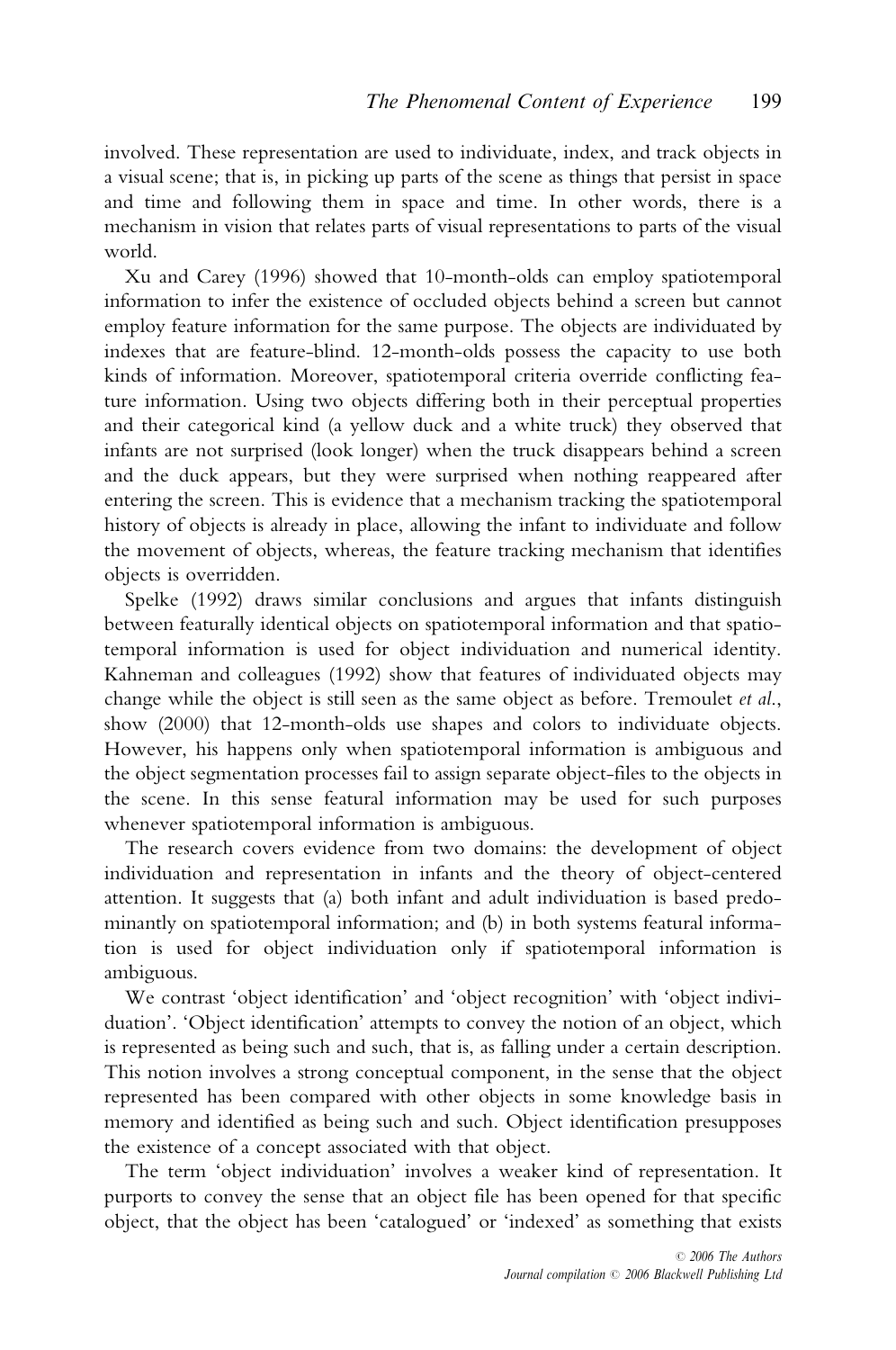and persists separately of other objects with its own continuous spatio-temporal history. In other words, 'object individuation' purports to convey the perception of the 'objecthood' of objects (the term 'perception' implies that there is no conceptual involvement in object individuation).

Research on object-centered segmentation suggests that the representation of objects as discrete entities that persist in space and time that is based on spatiotemporal information retrieved bottom-up from a scene precede a representation of the same objects based on featural information also retrieved bottom-up. These representations allow object individuation and both precede representations based on semantic information that allow object identification. The common thread of the research is the claim that there exists a level of visual processing in which objects present in a scene are parsed and tracked as distinct individual objects without being identified as particular objects. Object segmentation processes create object–files for the discrete objects parsed in a scene. The files individuate and index objects and are allocated and maintained primarily on spatiotemporal information. Since the information required for opening and maintaining the object files is retrieved bottom-up, the corresponding representational states have nonconceptual content.

# 3. Nonconceptual Content, Phenomenal Content, and Phenomenological Experience

The terms 'perception', 'sensation'' and ''cognition' are not always used with the same meaning, and since we will use them with their traditional meanings, it is better to clarify what we mean by each one of them. The distinctions are based on the distinction between early vision and high vision, and the distinction between feedforward processing and local and global recurrent processing (RP). Recall that these two distinctions overlap.

All processes that apply to the information contained in the retinal image, that is, processes that compute information on light intensity constitute sensation. Sensation includes processes that compute changes in light intensity by locating and coding individual intensity changes. It includes Marr's raw primal sketch that provides information about zero crossings, bars, blobs, boundaries, edge segments etc. Since much of the information regarding surfaces is encoded in changes in the intensity of reflected light on the retina, the initial task of the visual system is to decode this information by locating, representing, and interpreting changes in intensity. Sharp intensity changes, for instance, are interpreted as surface boundaries. The properties of stimuli recorded at this level never reach awareness; there are non-attentional selection mechanisms involved here that filter out information. In neuroscientific terms, sensation consists in some of the early processes that belong to Lamme's FFS. It might be that they occur before the binding of features extracted from the retinal image.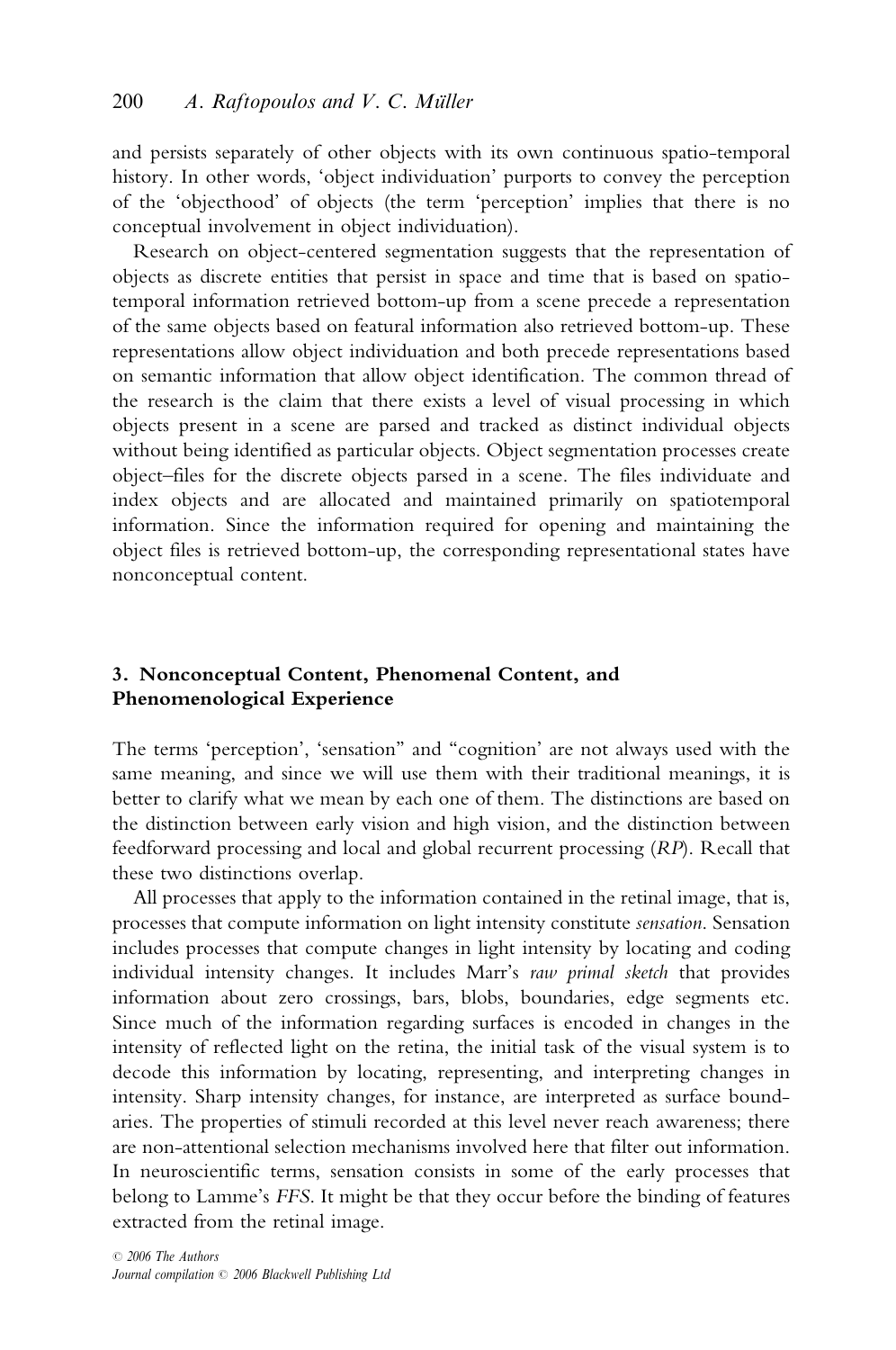The processes that transform sensation to a representation that can be processed by cognition constitute perception. The output of these processes is a cognitively impenetrable content that is retrieved from a visual scene in a bottom-up way. A subset of this output, that which can be brought to phenomenal awareness is the 'phenomenal content'. In Lamme's theory phenomenal awareness requires local RP. It follows that only content that is formed by means of local RP can be ''phenomenal content''. As an example of perception, consider Marr's various grouping procedures applied to the edge fragments formed in the raw primal sketch. They yield the *full primal sketch*, in which larger structures with boundaries and regions are recovered. Through the *primal sketch* contours and textures in an image are captured in a bottom-up way. Although processing at that level involves lateral and local top-down flow of information, this, being within early vision, does not threaten the bottom-up character of the relevant processes. Perception comprises what is known as the intermediate-level vision that includes processes (such as the extraction of shape and of spatial relations) that cannot be purely bottom-up but which do not require information from higher cognitive states, since they rely on lateral and local top-down flow of information (Lamme and Spekreijse, 2000; Hildreth and Ulmann, 1995). In Marr's model the  $2\frac{1}{2}D$  sketch is the final product of perception. Spatial relations, position, orientation, motion, size, 2½D shape, surface properties, and color are all bottom–retrievable in perception. In Lamme's framework, perception may consist of those stages of FFS that, along with lateral processing, bind features in the image, and of the stage of vision that involves local RP.

All subsequent visual processes fall within *cognition*, and include both the postsensory/semantic interface at which the object recognition units intervene, as well as purely conceptual processes that lead to the identification and recognition of the array. This is the high-level vision or observation. In Marr's theory, the culmination of visual processes is the 3D model of an object. The recovery of the objects cannot be purely data-driven, since what is regarded as an object depends on the subsequent usage of the information, and thus is cognitively penetrable. Several theories of vision hold that object identification is based on part decomposition that is the first stage in forming a structural description of an object and seems to depend upon knowledge of specific objects. Other theorists propose that objects are identified by template-matching processes (Edelman, 1999). Object recognition requires a matching between the internal representation of an object stored in memory and the representation of an object generated from the image. Similarly, template-matching relies on specific object knowledge and is, consequently, cognitively driven since the templates are the result of previous encounters with objects stored in memory.

We would like to explain here the qualification 'knowledge about specific objects'. Even if perception turns out to be of bottom-up character, it is still not isolated from knowledge. Knowledge intrudes on perception, since early vision is informed and constrained by some operational constraints that reduce indeterminancies in information (mainly the underdetermination of the 2½D structure from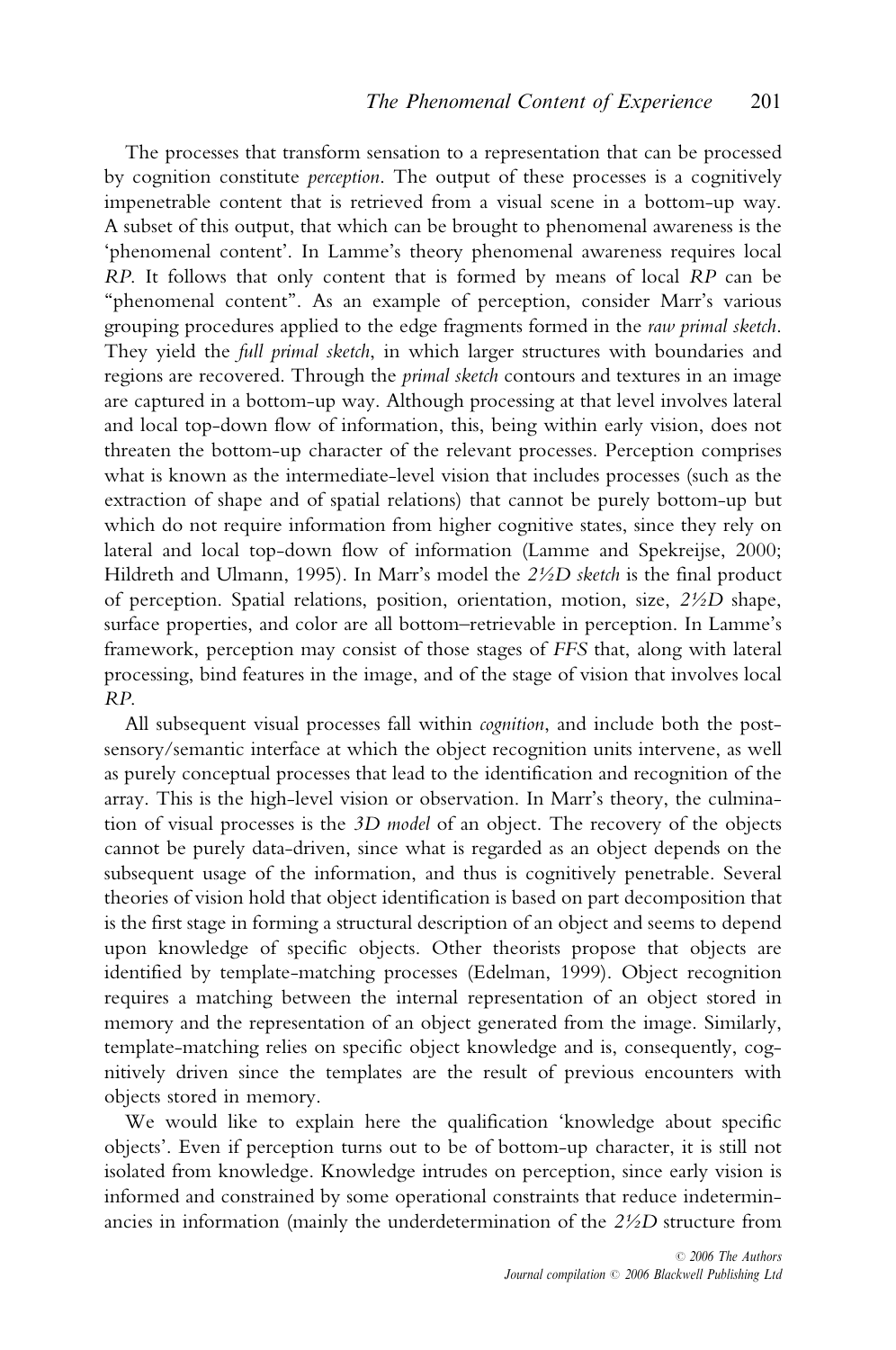the 2D retinal stimulation). They are general assumptions about the world constraining visual processing (Marr, 1982; Spelke 1990; Pylyshyn, 1999; Ulmann, 1979). These constraints are not the result of explicit knowledge acquisition about specific objects but are reliable regularities about the optico-spatial properties of our world. This 'knowledge' is implicit, in that it is available only for the processing of the retinal image and cannot be overridden, whereas explicit knowledge is available for a wide range of cognitive applications and one can decide not to use it.

The distinction between a bottom-up, nonconceptual perception and a conceptual experience, puts us in a long tradition of similar distinctions. Jackendoff (1987) distinguishes 'visual awareness' from 'visual understanding', and considers Marr's 2½D sketch to be an exemplification of the former, and Marr's 3D sketch an exemplification of the latter. Similarly, Dretske (1993) distinguishes 'thingawareness' from 'fact-awareness' and also (Dretske, 1997) a 'phenomenal sense of see' from a 'doxastic sense of see'. The first parts of the aforementioned pairs clearly correspond to a non-epistemic sense of perception. They involve phenomenal content. The second parts of the pairs correspond to an epistemic sense of perception. In the latter case, the content delivered is the content of judgments and beliefs.

Let us discuss the phenomenal content of perception and its relation to the nonconceptual content of perception. Phenomenal content, as is understood here, is a type of nonconceptual content; that nonconceptual representational content that is available to phenomenal awareness. Perceptual states have a phenomenal character in virtue of having some kind of representational content that makes things look in certain ways. The phenomenal content of experience includes representations of properties of things, events, or places, that these things, or events, or places have in virtue of appearing to us, or being disposed to appear to us, in certain ways. Suppose that  $X$  views  $Y$ . The phenomenal content of the perceptual states of X consists in representations of the properties of Y that Y has in virtue of appearing to  $X$ , or being disposed to appear to  $X$ , in certain ways. The phenomenal content is also called the content of sensation, sensuous content or sensation simpliciter. In all these denominations, 'sensation' is used as a generic term for visual perception. Since we have defined sensation in a radically different way, we retain the term 'phenomenal content' only.

The kind of content nonconceptual phenomenal states have depends, of course, on the definition of 'content'. We will say that a state has a representational content if it represents the world as being a certain way. In this case the state has a correctness condition, that is, the world can make the state come out true or false (Crane, 1992). Peacocke (1992) calls the correctness condition 'The minimal account of content possession'. It is the correctness condition and the possibility of falsehood or misrepresentation that render the nonconceptual content of perception intentional and thus representational, in the sense that it is about something in the world. According to Bermu´dez  $(1995, pp. 344–349)$ , the condition that a state should be semantically evaluable is a necessary but not a sufficient condition for the state to have representational content. For this reason, he adds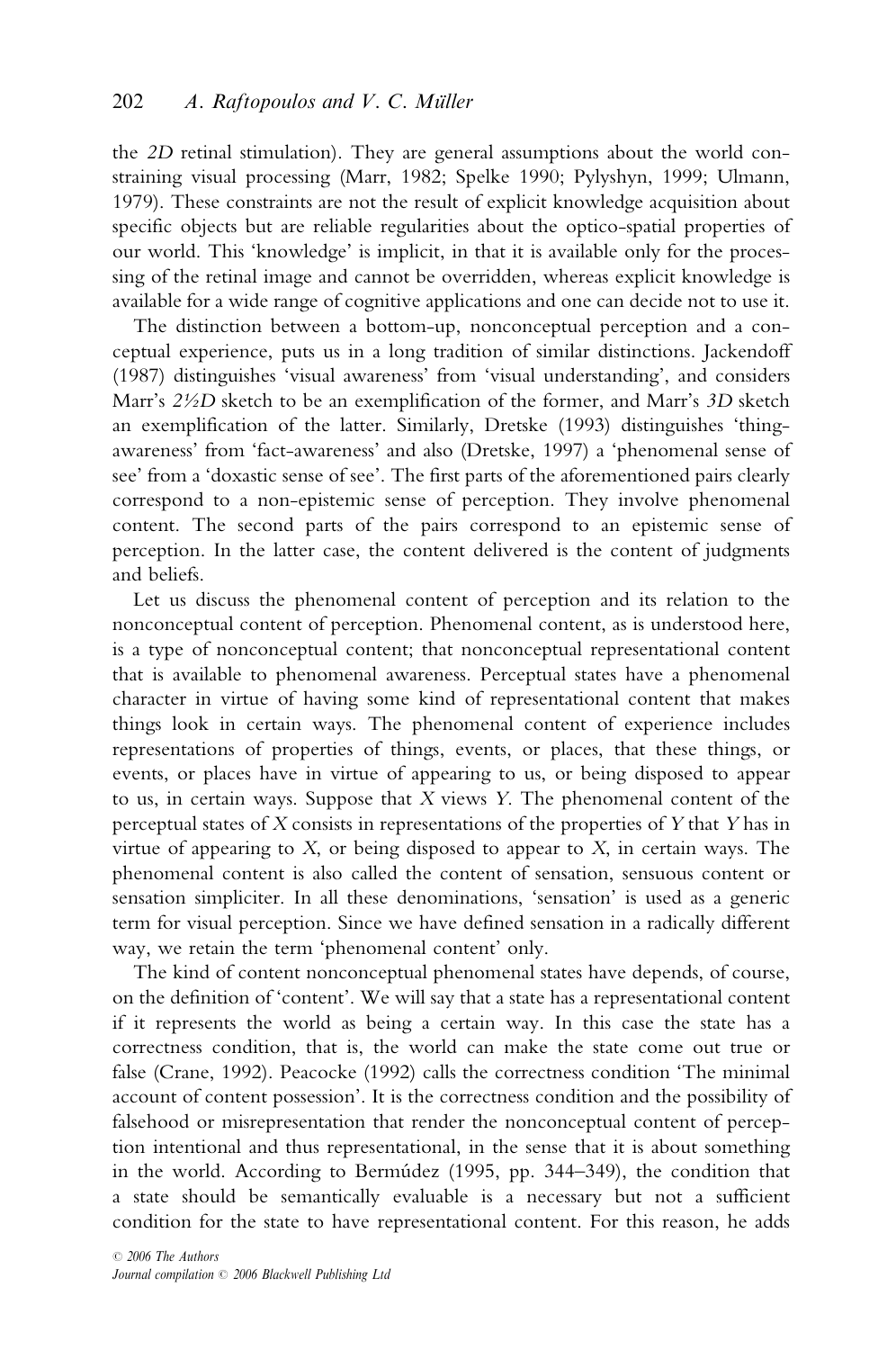some further conditions that the content of a mental state must meet in order to be representational.

Tye (2002, p. 447) distinguishes between the conceptual content of a visual scene (that it represents, say, a tiger) and the phenomenal content of the same scene, which includes colors, shapes, and spatial relations obtaining among blobs of parts. He argues that the scene has the conceptual content it does, partly in virtue of its phenomenal content. Therefore, the conceptual content is grounded in the phenomenal content. Shoemaker (2002, p. 461) defines the objective properties of things as they appear in perception, as those properties that the subject perceives in Dretske's (1997) 'doxastic' sense of perceive, that is, those properties that the perceiver judges that things have when she takes her experience at face value. These objective properties are grounded in the ways things appear phenomenally, to wit, in the ways they look, in Dretske's 'phenomenal' sense of looking, to the perceiver. Similarly, Lowe (1992, p. 89) writes, 'such intentional content as a visual experience has must ultimately be grounded in its phenomenal or qualitative content'.

Thus, the phenomenal content plays a decisive role in the solution of the grounding problem. The reason is that a solution to the problem requires that the reference of the representational states with phenomenal content be determined not descriptively but causally. If phenomenal content should be determined by means of causal links with the world, then this content should be retrieved bottom-up from the visual scene through our visual system, without any conceptual involvement on the part of the perceiver; it should be nonconceptual. This is a natural link between 'phenomenal' and 'nonconceptual' content. Note, however, that our account of nonconceptual content does not rely exclusively on the need to ground phenomenal content. In that sense it is more liberal than other accounts that do $^1$ 

Peacocke (2001, pp. 240–241) claims that the ways properties or relations are given in experience are as important in characterizing the content of experience, as are the properties or relations that things are represented by the experience as possessing (see also Shoemaker 2002, p. 471). The ways things, events, or places seem to us are the phenomenal properties of experience. Peacocke (2001, p. 241) argues that the phenomenal content of experience represents things, events, or places and times in a certain way, as having certain properties or standing in certain relations, 'also given in a certain way'.

Tye (2005, pp.  $18-19$ )<sup>2</sup> rejects this view. He claims that Peacocke models the awareness of qualities on the awareness of particulars. This is a mistake, because though individuals can look in various ways depending on the perspective of the perceiver, the qualities of which we are aware when we see these particulars do not

We would like to thank an anonymous reviewer for raising this point.<br>The references to Tye's (2005) are based on the pagination of the copy available on the internet in Tye's site.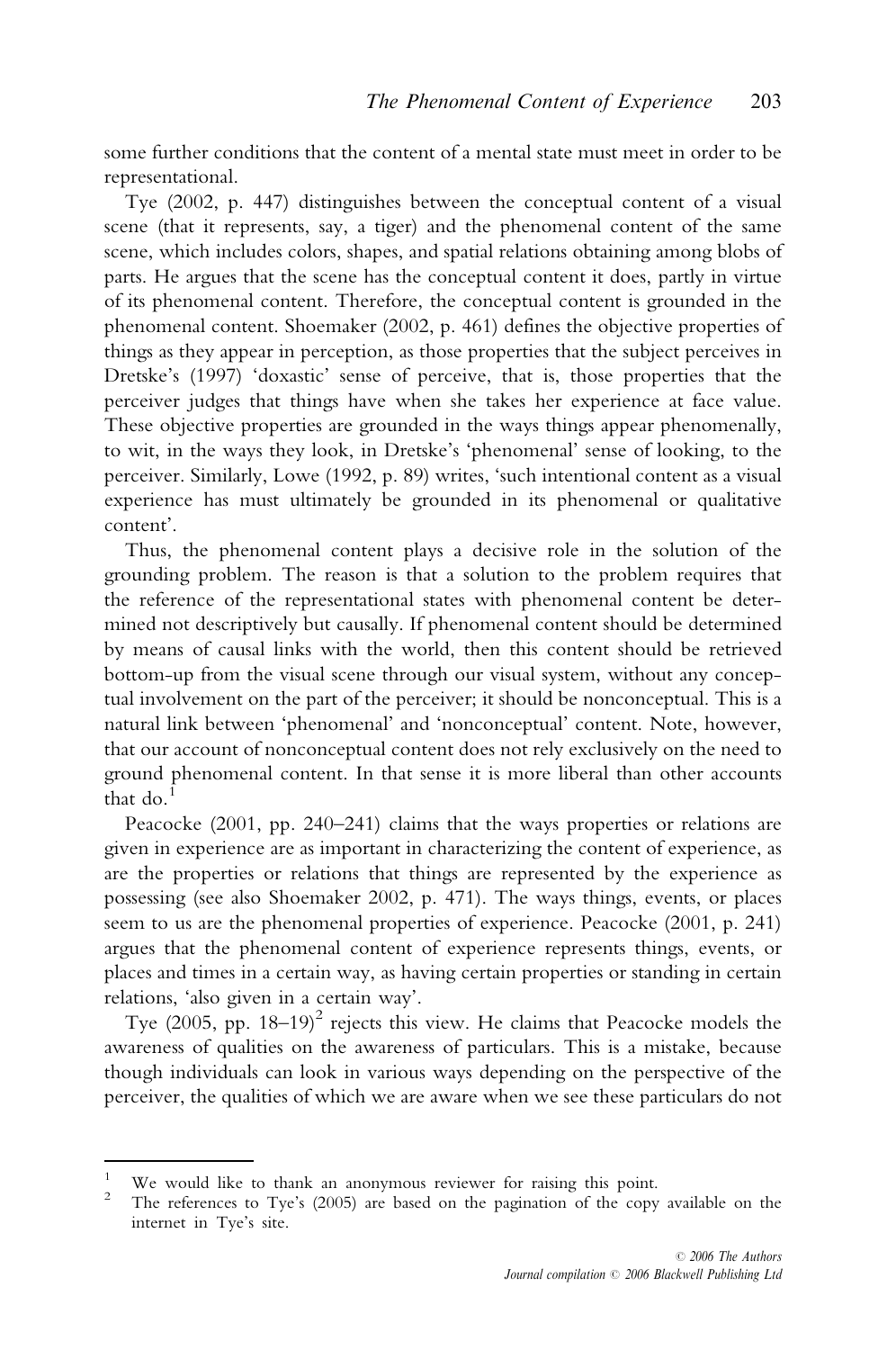look any way; they just show, as it were, their quality. 'Does it really make sense to talk of the way a shape is presented in experience or the way a color is presented? . . . Redness, the property, is not experienced as being given in a certain way (other than as belonging to the thing).

Tye's view echoes Smith's (2003) claim that it is only perceptual experience, which makes us aware of objects, that can enjoy different perspectives (that make things look different ways to us), while sensations do not allow different perspectives. This is because perceptual experience presents objects as literally external to our bodies and this gives us the ability to examine perceptually various aspects of these objects from different perspectives. One cannot have a perspective of properties or qualities; it makes sense to say that I see a table that looks round from this view-angle, but that from that view-angle seems elliptical. This is not true with 'round'. If from another perspective one perceives 'elliptical', this is not the way the property 'round' looks form another perspective; it is a new property.

The way  $X$  can figure in the phenomenal content of an experience is the mode of presentation of  $X$  in that experience. On account of the fact that properties cannot be experienced as being given in a certain way 'our awareness of the relevant qualities is direct. It involves no mode of presentation' (Tye 2005, p. 18, fn. 20). Thus, it does not make sense to say that experience represents colors and shapes as given in a certain way.

As we have seen, to be in a perceptual state with a certain phenomenal content does not require that one possess particular cognitive capacities; hence the characterization of this content as nonconceptual. Crane (1992, p. 149) writes that X is in a state with nonconceptual content iff  $X$  does not have to possess the concepts that characterize the content in order to be in that state. Cussins (1990) also calls the content of such representations 'nonconceptual', which he defines as follows: for any state S with content, S has nonconceptual content  $P$ , iff the fact that  $X$  is in  $S$  does not imply that  $X$  possesses the concepts that canonically characterize  $P$ , meaning that X does not need to possess the concepts that would normally enter in a report of the content of S that adequately specifies that content. These definitions constitute the 'usual' way of understanding nonconceptual content.

As Tye (2005, p. 23) remarks, 'given the usual understanding of nonconceptual content, as far as the nature of the content itself goes, there need be no distinction between conceptual and nonconceptual content', as the difference between nonconceptual and conceptual content is a matter not of the properties of each kind of content but of whether one who possesses the relevant contentful states also possesses the corresponding concepts; your nonconceptual content may be my conceptual content, because you do not possess the required concepts. This leaves open the possibility that there be visual nonconceptual states having conceptual contents. Thus, the traditional definitions of nonconceptual content do not do a thorough job in distinguishing the two kinds of contents. They may lead someone to draw the wrong conclusion that nonconceptual content and conceptual content are on the whole the same (Crane 1992, p. 155). That conclusion is wrong because nonconceptual content and conceptual content are different kinds of content, not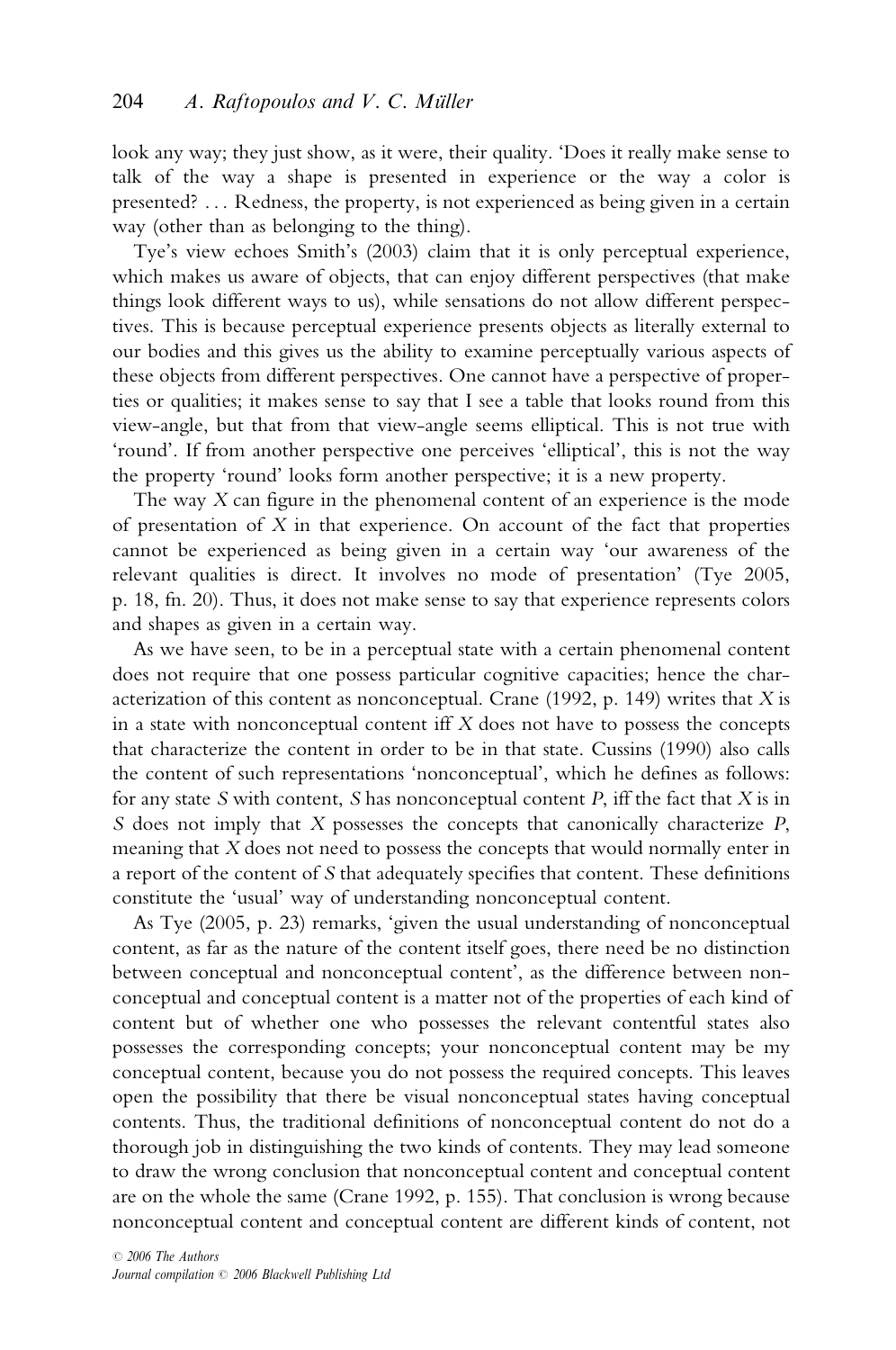contents whose sole difference lies in that conceptual content is accompanied by the possession of the relevant concepts. To put it differently, conceptual content is not simply nonconceptual content  $+$  concepts.

To overcome these difficulties, Tye (2005, p. 4) claims that 'visual experiences have contents that are robustly nonconceptual, and, insofar as they have such contents, they are nonconceptual states'. The robustly nonconceptual content is a possible state of affairs that contains entities of this world. The possible states of affairs consist of two basic types. First, structured complexes of specific particular items, properties, and relations. Second, structured existential states of affairs involving properties and relations and plausibly the subject of the experience. Nonconceptual content is a possible state of affairs of the second type. To explicate what he means, Tye provides the following example:

'I see the facing surface S of an object O and it looks red to me. My visual experience intuitively represents S as having the property of being red. At this level my experience is accurate if and only if S is red. But my experience has also something important in common with certain other visual experiences not directed at S. Suppose, for example, that O is replaced with another object O' that looks just like O or that I am hallucinating a red surface so that phenomenally it is for me just as it is in seeing S. Intuitively, in all three cases, it seems to me that there is a red surface before me. At this phenomenal level, my experience is accurate if and only if there is a red surface before me. This content is existential, not involving O.'

Tye seems to draw a distinction between visual experiences whose content represents a type 'a red surface' as opposed to a visual experience whose content represents a certain token 'the red surface  $S'$ . At the phenomenal level what matters is whether there is a red surface (a type) before me, not whether that surface is of S (a token). What both experiences with O and O' have in common is a red surface. Thus they are both instances of the same type of experience, namely 'here is a red surface before me'. This is entailed by (a) the fact that at the phenomenal level the correctness condition is the same both for the case in which I see O that has S, and in the case in which I see  $O'$  that does not have  $S$  (recall  $S$  is the surface of  $O$ ); my experience is accurate iff there is a red surface before me, not if there is object O with surface S before me, and (b) the minimal account of content possession. Thus, at the phenomenal level only types can be represented, not tokens; phenomenal content is about types not tokens. From this follows that the nonconceptual phenomenal content is about types of entities not about entity tokens. It is not about structured complexes of specific particular items, etc. It is about structured existential states of affairs involving properties and relations.

We agree with Tye's notion of nonconceptual content. In the first part we argued that nonconceptual content represents types of objects and not object tokens. The representations of objects that can be formed in a bottom-up way without attention (and thus, constitute contents of which one can be only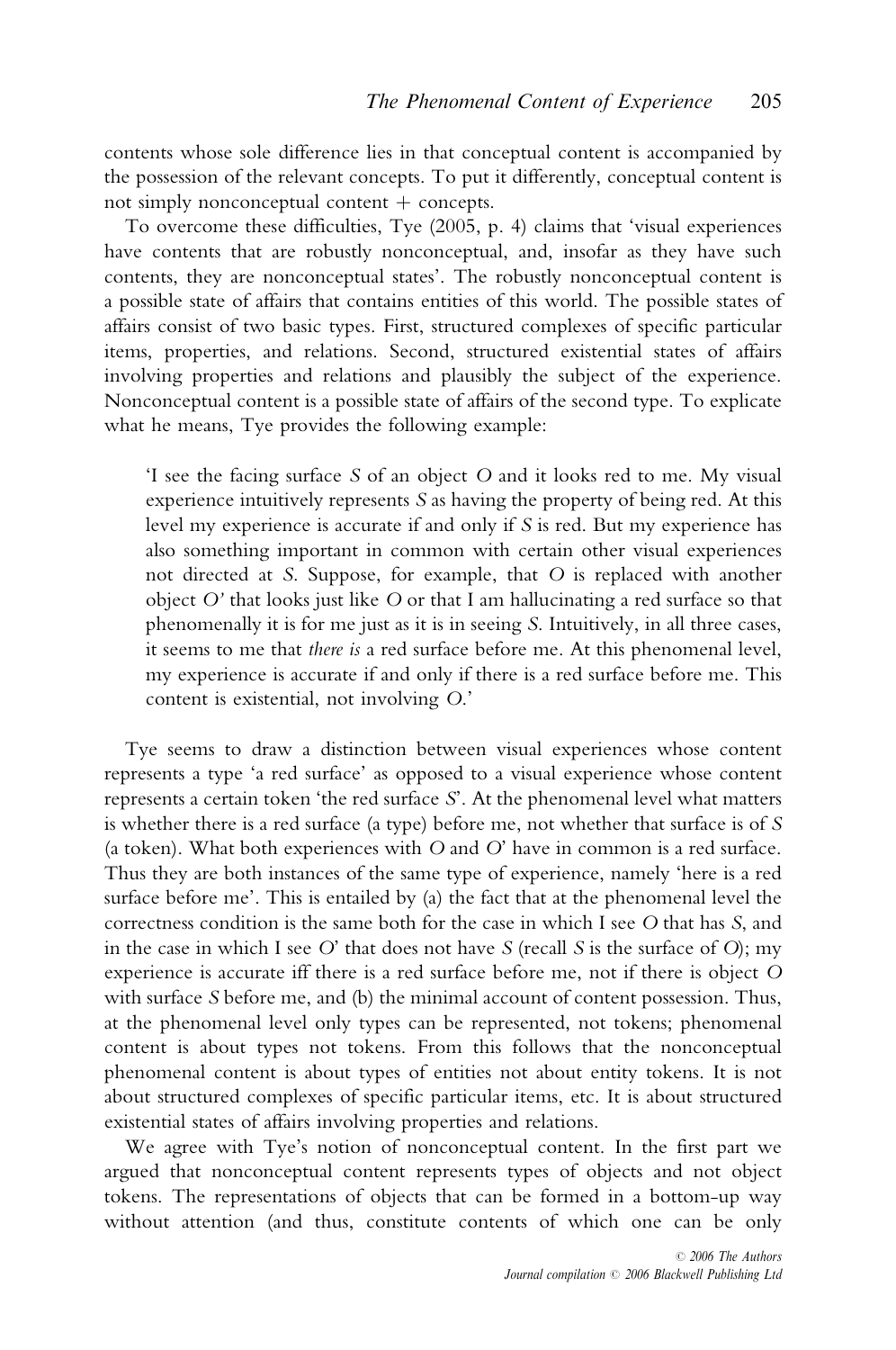phenomenally aware) correspond to representations of types of objects not of tokens of objects. Also, in the absence of attention, only some fleeting unstable representations of objects can be constructed that contain sparse information and lack specific details about objects. Since (a) the phenomenal content is nonconceptual content, (b) nonconceptual content is retrieved bottom-up before the onset of attention and (c) without attention the visual systems constructs representations of types and of tokens, it follows that phenomenal content represents types rather than tokens.

Tye's account of nonconceptual content involves no reference whatsoever to the conceptual framework of the perceiver, only to the kind of content of her states. A visual experience is robustly nonconceptual if it has the content described above. Though Tye does not address the issue of what determines this kind of content, we think he would not reject the view that the determinant of this content is the causal link of perceivers with the world.

Our account of perception is a causal theory of perception. For  $A$  to perceive  $X$ as being F, A must be related to X in such a way that it is necessary both that X is F and that if  $X$  were not  $F$ , then  $A$  would have had an experience with a different nonconceptual content. What ensures the right kind of causal relation between how things are and the way they are represented through the nonconceptual content of perceptual states is the fact that in perception information is retrieved bottom-up, and in that sense directly, from the environment. If the environment is thus then so it will be perceived and if it had been different the perceptual states it induces would have been different.

A reference to our causal links with the world in perception is also found in Peacocke (1992) and Stalnaker (2003). They maintain that the content of a state is nonconceptual if it is fixed externally to anything that the bearer of the state believes or knows (the externality criterion for nonconceptual content). This means that nonconceptual content is determined through causal links to the world, independent of what cognitive states the person, whose perceptual states have the content, is in. X is in a representational state with nonconceptual content Y, if X has (or is being disposed to have) a content that is causally (or nomologically) connected in a certain way to instantiated Y hood. Our thesis that nonconceptual content is retrieved from a scene in conceptually unmediated ways substantiates this, because information that is retrieved in conceptually unmediated ways is information that is retrieved bottom-up in a cognitively encapsulated way from a visual scene. This information is determined solely through some causal links with the world that are established by our visual system. The nonconceptual level delivered by one's perceptual systems is the causal product of the world's acting on our perceptual systems. We adopt, thus, a thesis similar to Fodor's (1998) 'semantic externalism', only in our case the causal links establish the meaning of the nonconceptual content and not the meaning of concepts.

Phenomenal content purports to capture the qualitative aspects of our conscious perceptual states. In this sense, it coincides with the sensations or qualia that accompany our experience and is interleaved with awareness. In the literature,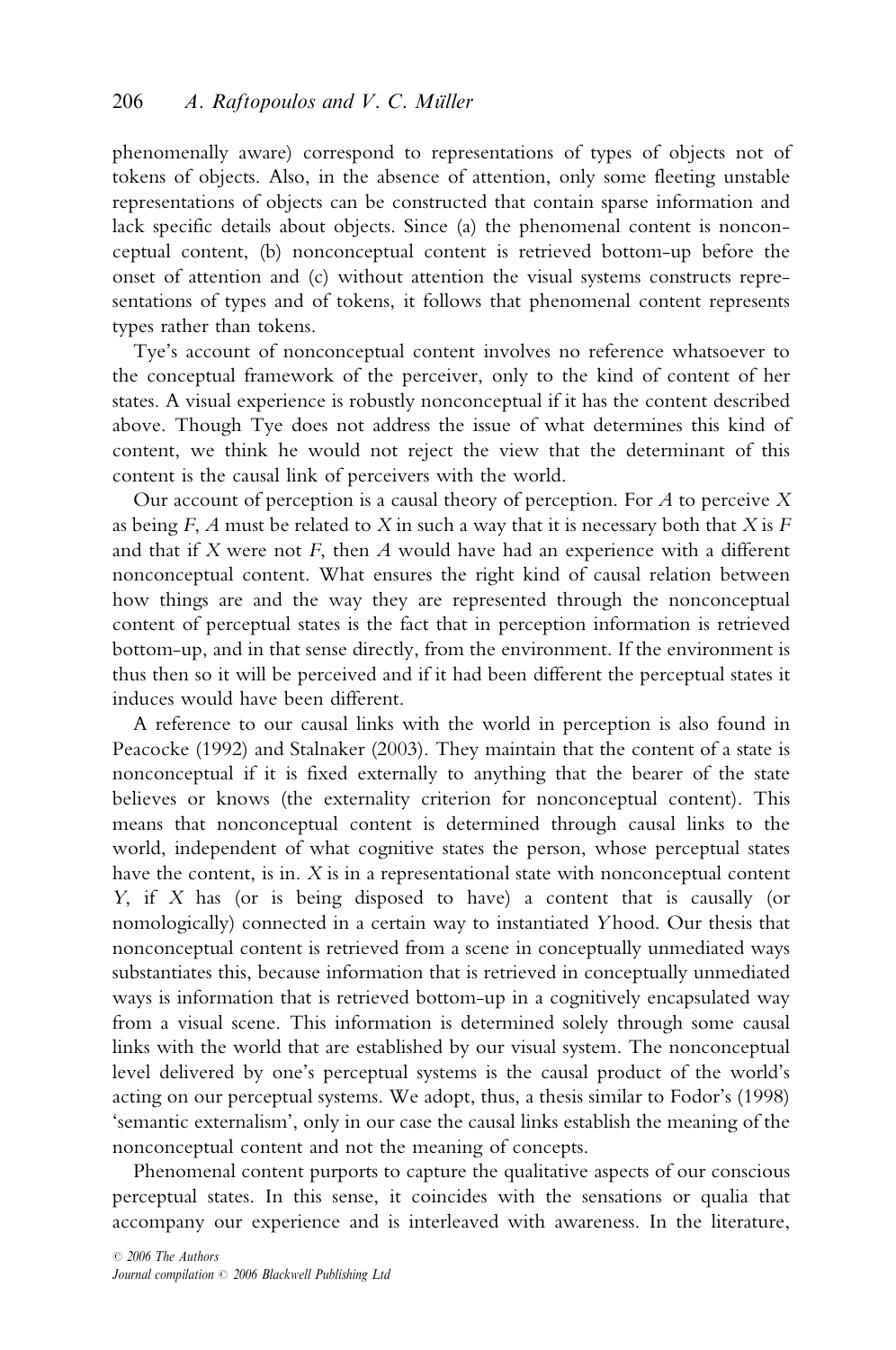'sensation', 'phenomenal content', and 'awareness' are intermingled. When the term 'nonconceptual content' was introduced to capture an aspect of the phenomenal content, namely that to be in a state with phenomenal content does not require the possession or exercise of concepts, it became entangled in the web of awareness. Bermúdez (1995) saw that the studies of vision reveal processes that are unavailable to awareness and, yet, have representational nonconceptual content. This is the content of a class of certain computational subpersonal or subdoxastic states. Though, as we shall see, there are problems with Bermúdez' way of handling the nonconceptual character of these subpersonal states, the move is successful, since it opens the way of severing the link between awareness and nonconceptual content. Such a separation is made necessary by the fact that perception and awareness are separate phenomena.

Thus, it would be better to define nonconceptual content independently of awareness and then return back to discuss the relation between the nonconceptual content and awareness, and hence account for the phenomenal content. This is what we attempt to do in this paper. In the first part, we distinguished between perception and awareness and argued that perception can occur without awareness on the part of the perceiver. We introduced the notion of nonconceptual content, which is content retrieved bottom-up from a visual scene, independently of awareness and we said that a subset of the nonconceptual content, that which corresponds to states of 'perception' in which local recurrent processing occurs, is the phenomenal content of experience, as it is at that stage that the content of the processing states becomes available to phenomenal awareness.

The phenomenal content of the philosophers is accessible to introspection; thus, phenomenal content is accessible to consciousness. But which consciousness? We have seen that there are two forms of awareness. Phenomenal awareness and access or report awareness that are defined in terms of the kinds of processes that support them. Local recurrent processing that excludes memory and other cognitive areas of the brain, and global recurring processing involving memory brain areas, respectively. The two kinds of awareness have phenomenological differences as well. Things of which we are phenomenally aware have a shaky existence (in that they have a limited spatial and temporal coherence) that differs from the stable percept of which one has access or report awareness. We have a fleeting 'experience' of things of which we are phenomenally aware, since nonconceptual content, being about types and not tokens, lacks the coherence and specificity of conceptual content.

The phenomenal content, is accompanied by phenomenal awareness, which is distinguished from report or access awareness.<sup>3</sup> The difference between the two is not one of accessibility to conscious introspection or not; they both are. The difference is due to the role of attention. Phenomenal awareness does not require attention, whereas report awareness does. Report awareness is within the

<sup>3</sup> Block (1996) also distinguishes between phenomenal and access awareness.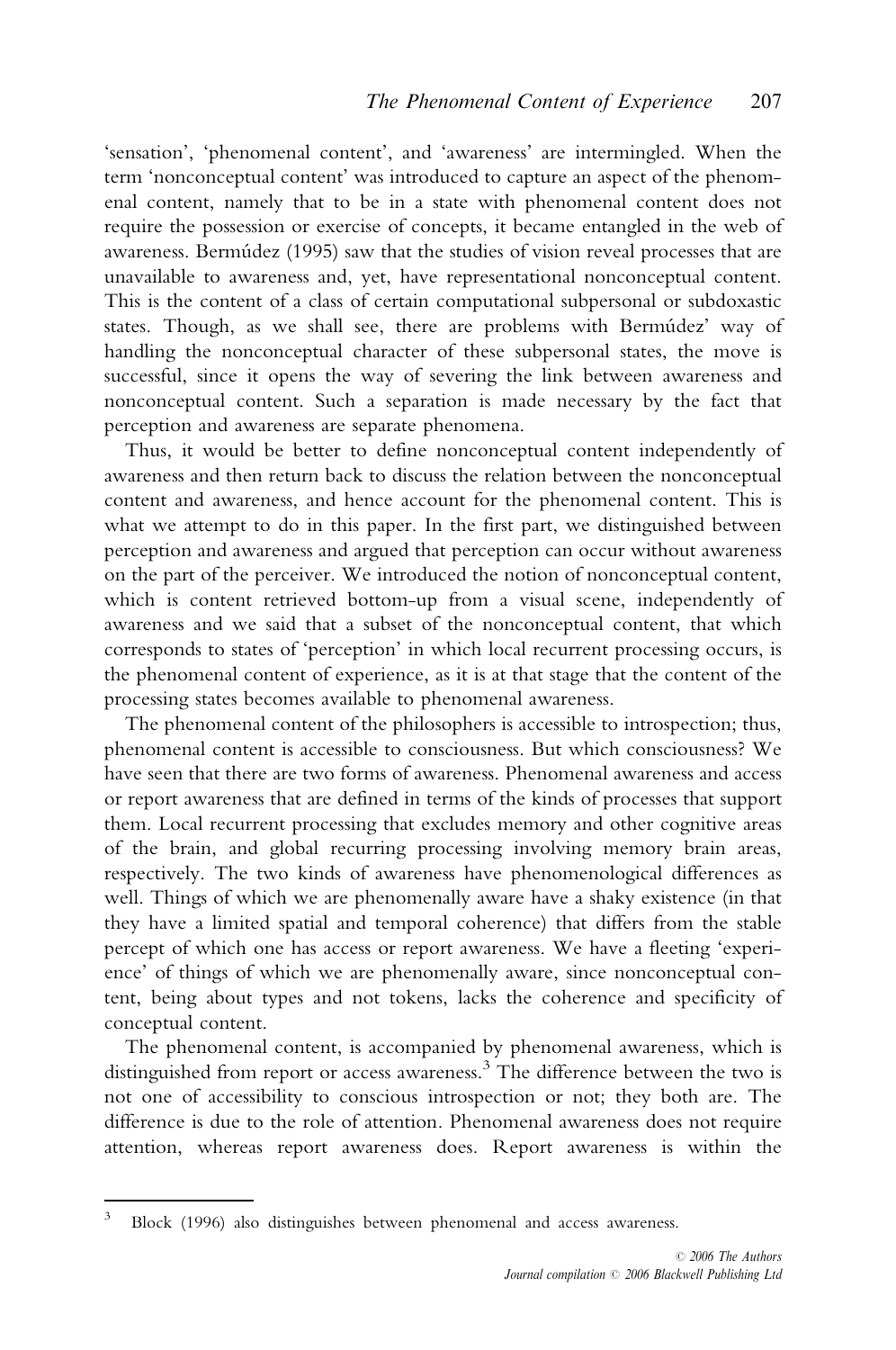conceptual realm (since it denotes contents that are reportable or contents to which we have access, and thus contents that could be conceptually articulated in principle), whereas phenomenal awareness is not. Thus, the two kinds of content are subject to different kinds of awareness and thus are contents of different kinds.

When we see a colored patch or a 3D shape we are consciously aware of that patch or shape. However, try to introspect some members of the set of the nonconceptual properties of perception, say a segment edge or the viewer-centered 2½D shape of an object or the particular shade of a color. It takes mental effort to abstract from the attributes of objects as we experience them to introspect the segment edge or the viewer-centered  $2\frac{1}{2}$  shape or that shade of a color. Even then, one has a 'fleeting' experience that lacks the sharpness of ordinary experience, on account of the fact that phenomenal contents lack spatial and temporal coherence. That is why one cannot retain a shade in one's memory for a long time, where as one can retain a 3D shape some times even for one's entire life span.

Usually we are not consciously aware of the phenomenal contents of perception, only of the experiential content; we are aware of a specific tiger, not of a type of a shape with a type of a color, though of course the tiger has a certain shape and color. The phenomenal content of perception is not necessarily accessible to report or access awareness. A particular shade of a color, for instance, cannot enter report awareness because it cannot be conceptualized, as far as its qualitative character is concerned, although one could conceptualize as does McDowell (1994) the specific experiential episode by uttering 'that shade'. When one has access awareness to phenomenal content, the content is necessarily embedded in one's conceptual framework and ceases to be nonconceptual.

We see now the root of the confusion that led philosophers to take phenomenal content to be of the same kind as conceptual content. When philosophers distinguish a nonconceptual 'phenomenal sense of see' from a conceptual 'doxastic sense of see' they assume that both are within the realm of consciousness, since the phenomenal content is thought to be that nonconceptual content of which we are aware (as opposed to the nonconceptual content of the subdoxastic states). Because of the lack of a distinction between phenomenal and access awareness, both phenomenal content and conceptual content were thought to be accompanied by the same kind of awareness. Thus, these senses of seeing seem to concern basically the same kind of content, whose only difference lies in the fact that the one but not the other is conceptualized. This led philosophers to lose sight of the fact that the awareness of a shade or of the surface of an object is not the same as the awareness of the shape on an object.

On our part, we retain the conceptual vs. nonconceptual distinction, but we do not subscribe to the latent thesis that both kinds of awareness are consciously accessible in the same way. The doxastic sense of seeing or report awareness is necessarily conscious, since it requires the employment of concepts. The phenomenal sense of seeing or phenomenal awareness, on the other hand, is not necessarily conscious, although its contents may be accessible to phenomenal awareness. Therefore, the term 'phenomenal' as used here is different from the term as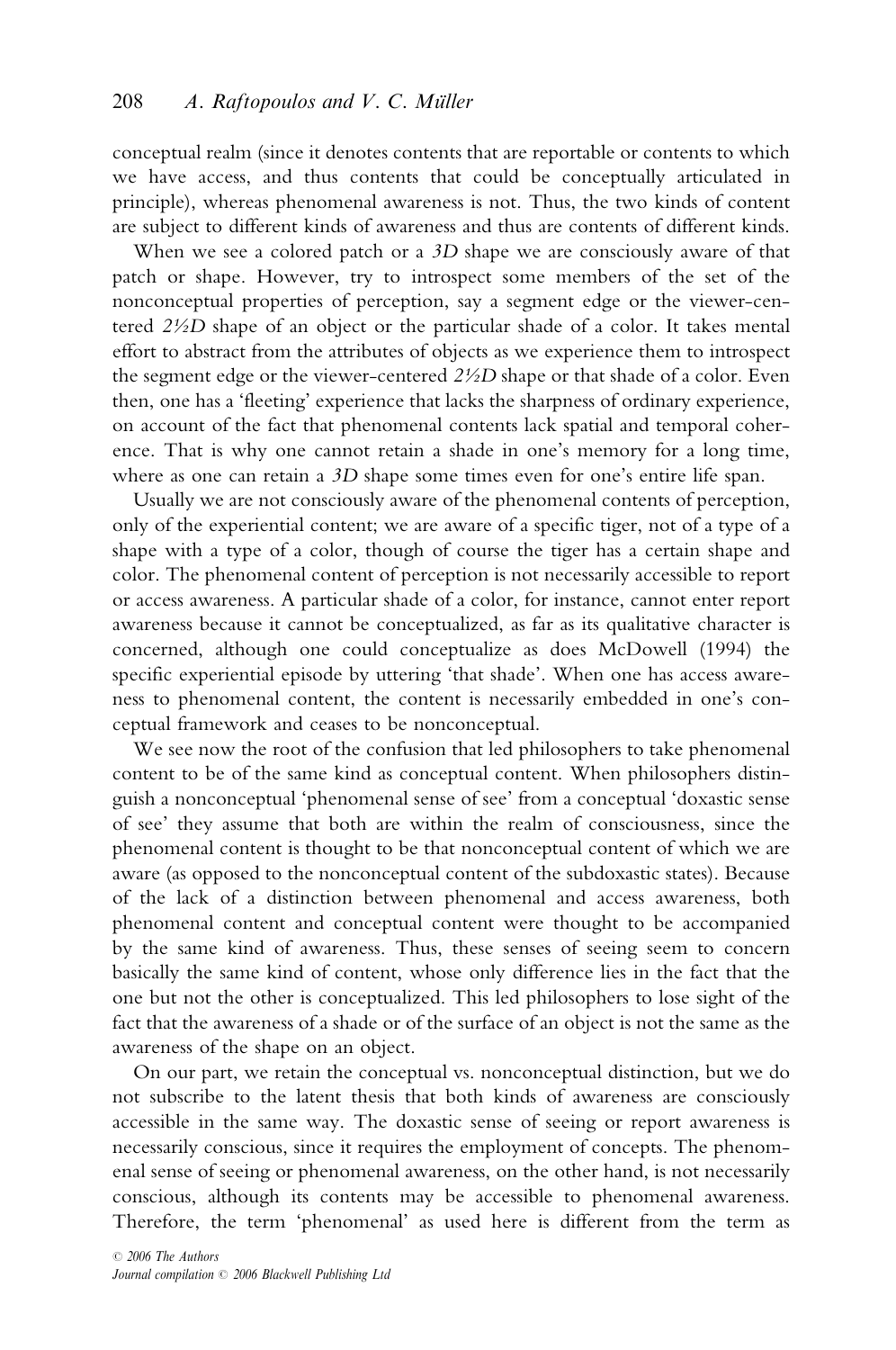employed in the philosophical literature, on account first of the difference between phenomenal and access awareness, a distinction that lacks in the philosophical discussions of the issue, and second of the different mechanisms that subserve the two kinds of awareness (local vs. global RP).

Nonconceptual content has been defined in this paper as the content of those states that are formed during early vision. Nonconceptual representational content has been defined as the content of the states of perception. Nonconceptual representational content that is available to phenomenal awareness is the phenomenal content. In this view, conceptual and nonconceptual contents are the products of two different stages of vision; the former results from late vision or observation, where as the former from early vision or perception. The former requires global RP and thus involves both bottom-up processing and top-down effects from cognitive centers, whereas the latter requires FFS and local RP that involve bottom-up, lateral, and local top-down processes (the top-down processes are restricted within the system of early vision and thus do not infuse it with cognitive influences).

When the conceptual framework is being applied to visual processing, by means of the modulation of visual processing by top-down flow of information from cognitive centers to visual areas through the mediation of attention, the nonconceptual content does not simply get conceptualized. The conscious access to the content of experience permeates nonconceptual content with conceptual content. Because of the role of attention, the nonconceptual content acquires a coherence in space and time that it lacked before, its parts are combined in various ways to give rise to the rich percepts of our ordinary experience whose details stand in opposition to the dearth of information of nonconceptual states. Thus, conceptual objects are usually identified as being such and such, and our experience with previous instances of these or similar objects invests them with a host of properties that go far beyond what can be retrieved directly from a scene, such as membership to a category, its possible uses that go beyond its affordances, and so forth. Furthermore, nonconceptual content concerns types of entities not tokens of entities. In that sense it lacks the specificity of conceptual contents of experience. It is clear, in view of all these, that conceptual and nonconceptual contents have different properties and thus are different kinds of contents.

We agree with Heck (2001, pp. 514–515) that the content of experience of which we have report awareness and the ensuing beliefs that articulate it reflect or track but do not record the nonconceptual content of our perceptual states. The contents of the former, moreover, conceptualize the contents of the latter. This is where the grounding function of nonconceptual content lies; experiential content is systematically related and dependent upon the nonconceptual content of the perceptual states. Evans (1983, pp. 227–228) similarly claims that the conceptualization of nonconceptual content produces a cognitive state 'whose content is systematically dependent upon the content of the informational state'.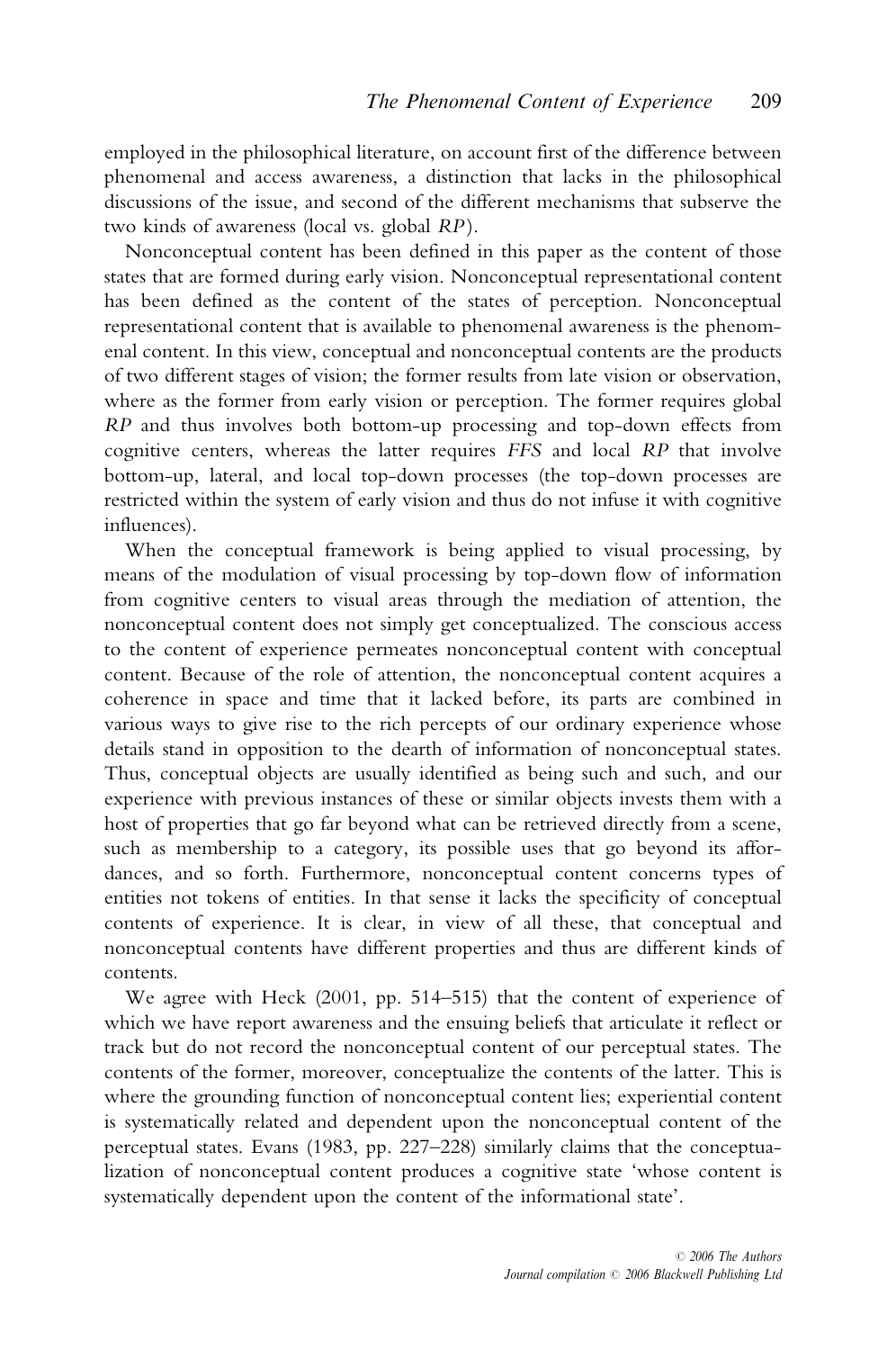## $210$  A. Raftopoulos and V. C. Müller

As has been widely argued (Churchland, 1988; Dretske, 1997; Gregory, 1990; Hanson, 1958; Kuhn, 1968; Marr, 1982), the content of experience that identifies objects as being such and such has a strong conceptual ingredient. It is formed by means of both top-down and bottom-up processes, and thus has a strong conceptual component. One's intentional attitudes pervade experience, and its experiential content is the result of a cognitively penetrable process. The experiential content is already an interpretation of the input from the distal objects, an interpretation that is based on one's conceptual system. The act of perceiving involved is 'perceiving' in its doxastic conceptual sense. We call this kind of consciously accessibly content the 'experiential' content of our experience.

In contrast to the experiential content, Pylyshyn (1999, p. 361) claims that the classes provided by the visual system are, at a first approximation, viewer-centered shape-classes expressible in the vocabulary of geometry, and are thus, different from the classes of objects into which we cut the world. He argues that the product of perception is the  $2\frac{1}{2}$  sketch, which does not deliver objects but structured representations of surfaces of objects. The output of the encapsulated visual processor does not consist in the experience of objects but in a more abstract form of categories of such objects, classified according to their generic shapes. The objects that the phenomenal content of perception is about lie in the midway between the proximal stimuli and the full-blown objects of our cognitive lives. Pylyshyn (2001) calls such objects 'proto-objects'.

#### 4. What Is the Phenomenal Content of Experience?

We have said that viewer-centered shapes are standard items in any list of phenomenal content. Indeed, this analysis is justified as we have seen by the studies on vision. These studies show that some form of Marr's 2½D models of the objects present in the scene, that is, representations of viewer-centered shapes are retrievable in a bottom-up way from the scene. The visual cognitively encapsulated processes that process spatiotemporal information, spatial relations, surface shading, orientation, color, binocular stereopsis, size, shape and movement involve local RP. This means that they are available to phenomenal awareness.

All the above are retrieved from the morphology of the scene by the mechanisms of early vision in a bottom-up manner. This presupposes a frame of reference within which the processes take place and which defines the center and orientation of the positional information. Since the mechanisms that extract this information are those of early vision, it is natural to assume that the resulting frame is viewer centered and that the viewer-centered frame is somewhat constructed on a frame provided by the human body.

Evans (1982, pp. 153–154) proposed the 'egocentric space' as an egocentric viewer-center frame of representing space and spatial properties. This space is defined by the three axes that center on the viewer's body, to wit the axes rightleft, up-down, and in front-behind. Similarly, Campbell (1999, p. 86) argues that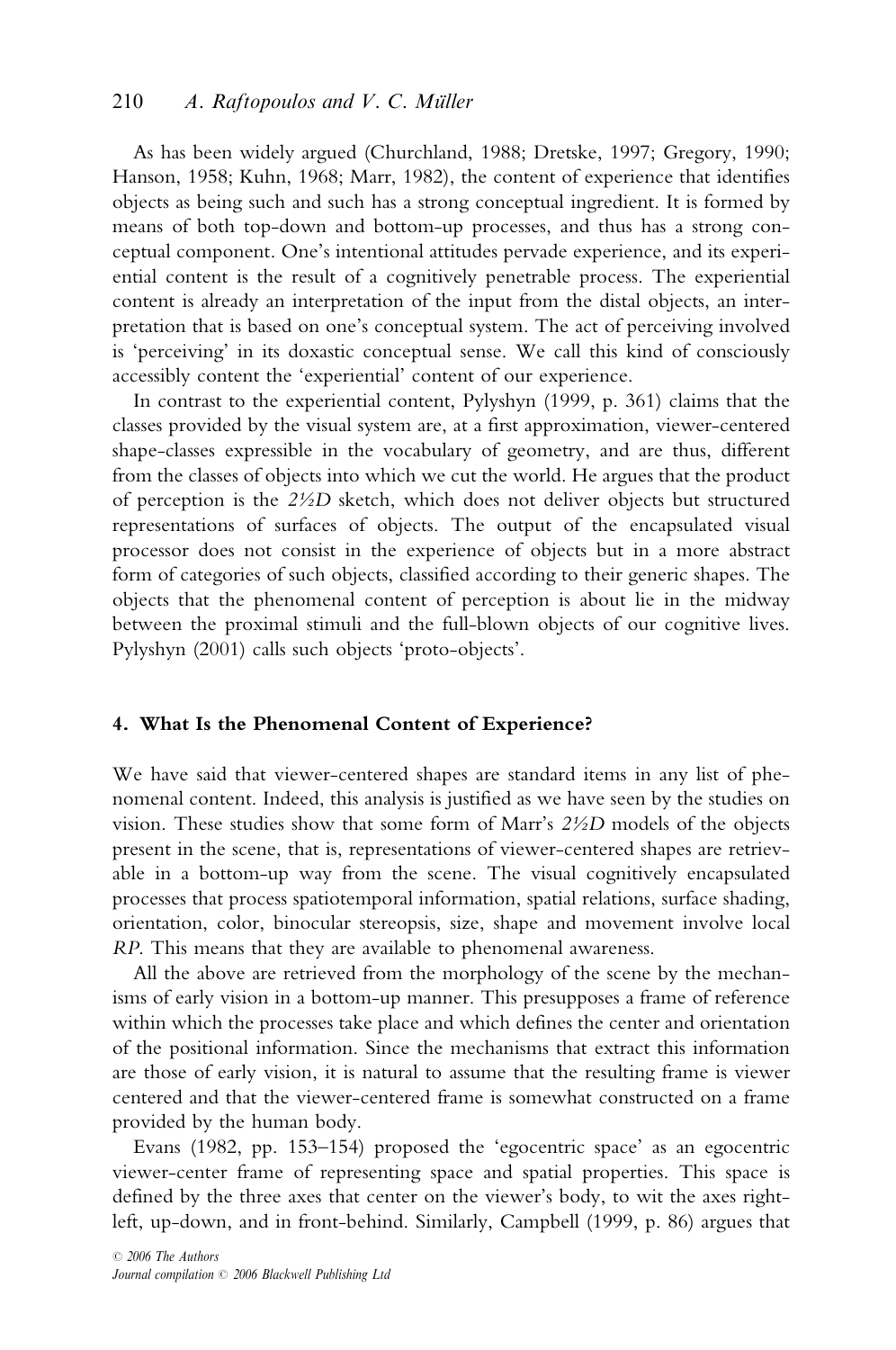there is a direct, non-observational knowledge of our own bodies, which he calls a 'body image'. This image gives the system a practical grasp of the ways it can act. It is characterized by an egocentric framework (defined the same way as Evans'), which is suitable both for place identification and guidance of simple actions (those, for instance, involved in 'indexical causality').

Peacocke (1992, pp. 61–62) provides exactly such an argument in elaborating his notion of scenarios. Peacocke searches for a level of nonconceptual content on which to anchor concepts in a non-circular way. This kind of nonconceptual content is provided by the spatial types 'the type being that under which fall precisely those ways of filling the space around the subject that are consistent with the correctness of the content'. To specify the spatial types one needs to fix an origin and the axes of the resulting frame. These elements cannot be defined with reference to the real world, since a spatial type may be instantiated at different places. Thus, the point of origin and the axes should be defined with respect to a thing that is always present irrespective of the location at which the type is instantiated, which is the body of the subject. The point of origin may be the center of gravity of the body and the axes of reference the directions of right-left, up-down, back-front, as defined on the subject's body.

Now, many different things can fill a spatial type. If these things are the surface and its orientation, texture, hue, brightness of light, degree of solidity of objects, as well as the direction, intensity and character of light sources (illumination conditions), and the rate of change of location, in relation to the origin and axes as defined above, then this type is a scenario. If one assigns time to a scenario and to its point of origin and axes real directions and places in the world, then one has a 'positioned scenario'. This positioned scenario is the representational nonconceptual content of the spatial type, and provides in part the phenomenal content. The content of a scenario is spatial representational content. Note here that the degree of solidity of objects probably is not directly retrievable from a scene. Its computation may involve comparison with objects stored in memory. In that sense, it relies on previously acquired knowledge, and thus, it requires a top–down flow of information from higher cognitive centers. Thus, it may not be part of the nonconceptual content of experience.

A scenario must be distinguished from any mental representation of this same content, although to describe a scenario one must employ concepts, in that the concepts employed in such a description are not themselves components of the representational content of the percept. In other words, one can have a certain type of perceptual experience without possessing the salient concepts that would describe it. Peacocke's scenarios, being types, can be instantiated by many different scenes.

To put things into the body-centered framework, however, does not suffice to ensure adequate descriptions of the contents of a scene for the purpose of actions. One also needs to consider the relative relations of the objects in the scene within the egocentric body image. Peacocke's (1992) proto-propositions provide such information. They constitute a layer of the nonconceptual content of perception.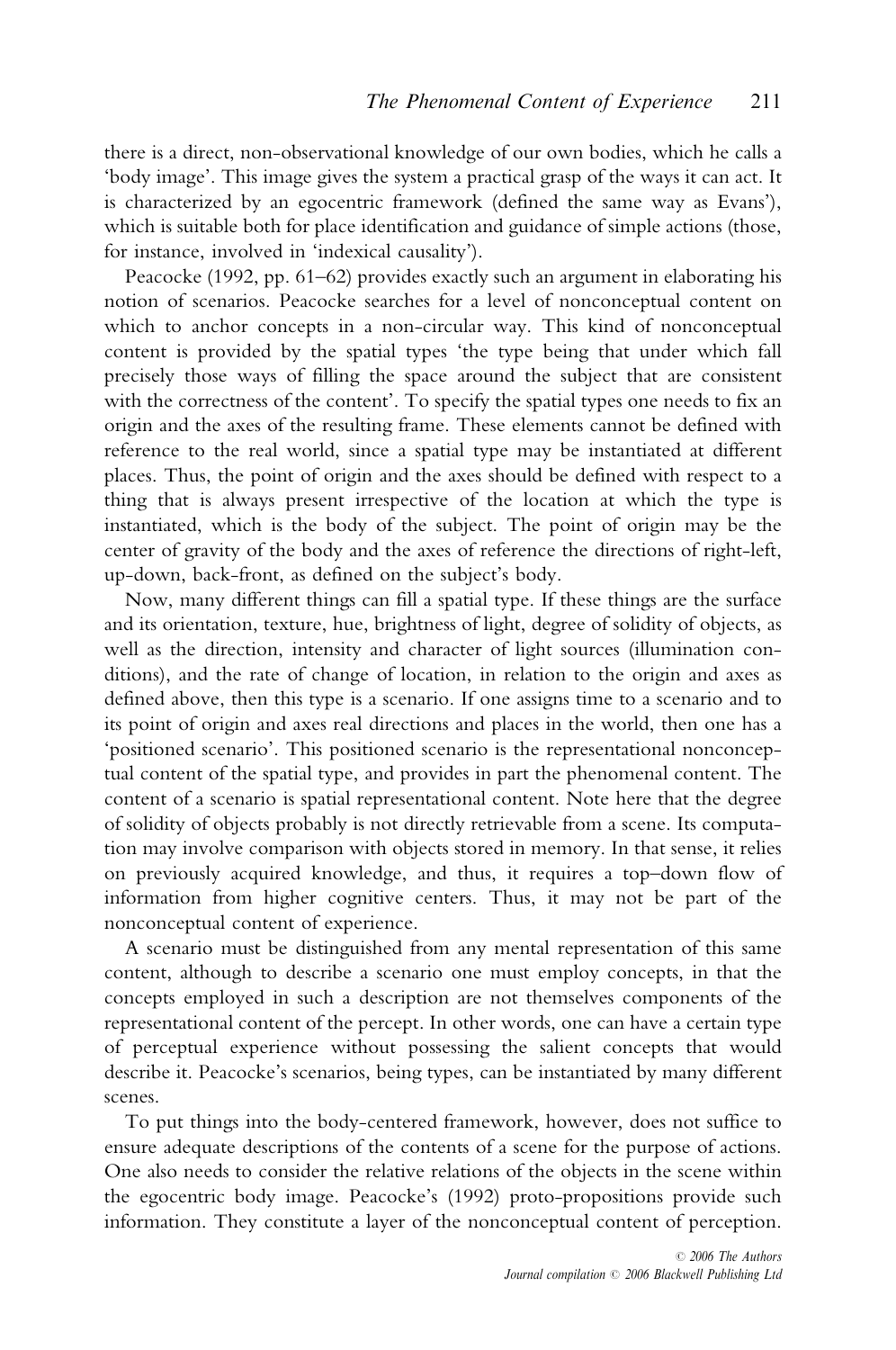One can, for instance, perceive a symmetrical relation without possessing the concept 'symmetrical'. Peacocke's (1992, p. 77) list of the contents of protopropositions includes relations and properties, such as, 'symmetrical', 'same shape as', 'equidistant from', 'parallel to', 'square', 'curved', etc. Their content contains an individual, or individuals, together with a property or a relation. The protopropositional content of a perception represents the property or relation as holding of the individuals it also contains. The relations may hold of either places or regions in space, or the objects located in those regions. Featural information is not encoded in proto-propositions, only spatiotemporal information. The content has the subject (the individual) predicate (the relation) form. This explains the 'proposition' in the 'proto-proposition'.

We have discussed evidence from the neurosciences that supports the claims made here concerning the priority and importance of a body-centered framework. The same evidence shows that spatial relations among objects, and the locations of objects are retrieved relatively early in vision and in a bottom-up manner. Thus, they are too, part of the nonconceptual concept of experience, their representational role consisting non only in the representation of spatial relations, but also in setting the whole frame in which the other kinds of nonconceptual representations take place.

The bottom-up processes of perception provide more than just object individuation and observable properties. They also seem to output functional properties of objects or affordances<sup>4</sup> and causal relations such as 'X "transfers" something to Y'. We will concentrate first on the issue of the causal relations. Petitot (1995) talks of the positional (local) content-structure of the scene. The positional content is nonconceptual, and conveys information about nonvisual properties, such as causal relations (e.g.  $X$  'transfers' something to  $Y$ ). Suppose that one witness a scene in which  $X$  gives  $Z$  to  $Y$ . The semantics of the scene consists of two parts: (i) the semantic lexical content of  $X$ ,  $Z$ ,  $Y$  and 'give' as a specific action, and (ii) the purely positional local content. The latter is the image scheme of the 'transfer' type. X, Y, and Z occupy a specific location in the space occupied by the scene (just as they are the arguments in the three-place predicate 'to give'). In the image scheme, X, Y, Z are thus reduced to featureless objects that occupy specific relative locations, and in that sense can be viewed as pure abstract places. More specifically, X, Y, and Z, which in a linguistic description of the scene are the semantic roles, 'are reduced to pure abstract places, locations that must be filled by ''true'' participants'. These places are related by means of an action, of a 'transfer' type (1995, pp. 251–252). Thus, between the structure of a scene as an organized whole and the structure of the sentence that describes it there is a homology. Petitot's places do not refer to the actual locations that are occupied by the objects in a scene. The whole

<sup>4</sup> Clark (1999, p. 346) defines 'affordance' as 'the possibilities for use, intervention and action which the physical world offers a given agent and are determined by the ''fit'' between the agent's physical structure, capacities and skills and the action-related properties of the environment itself'.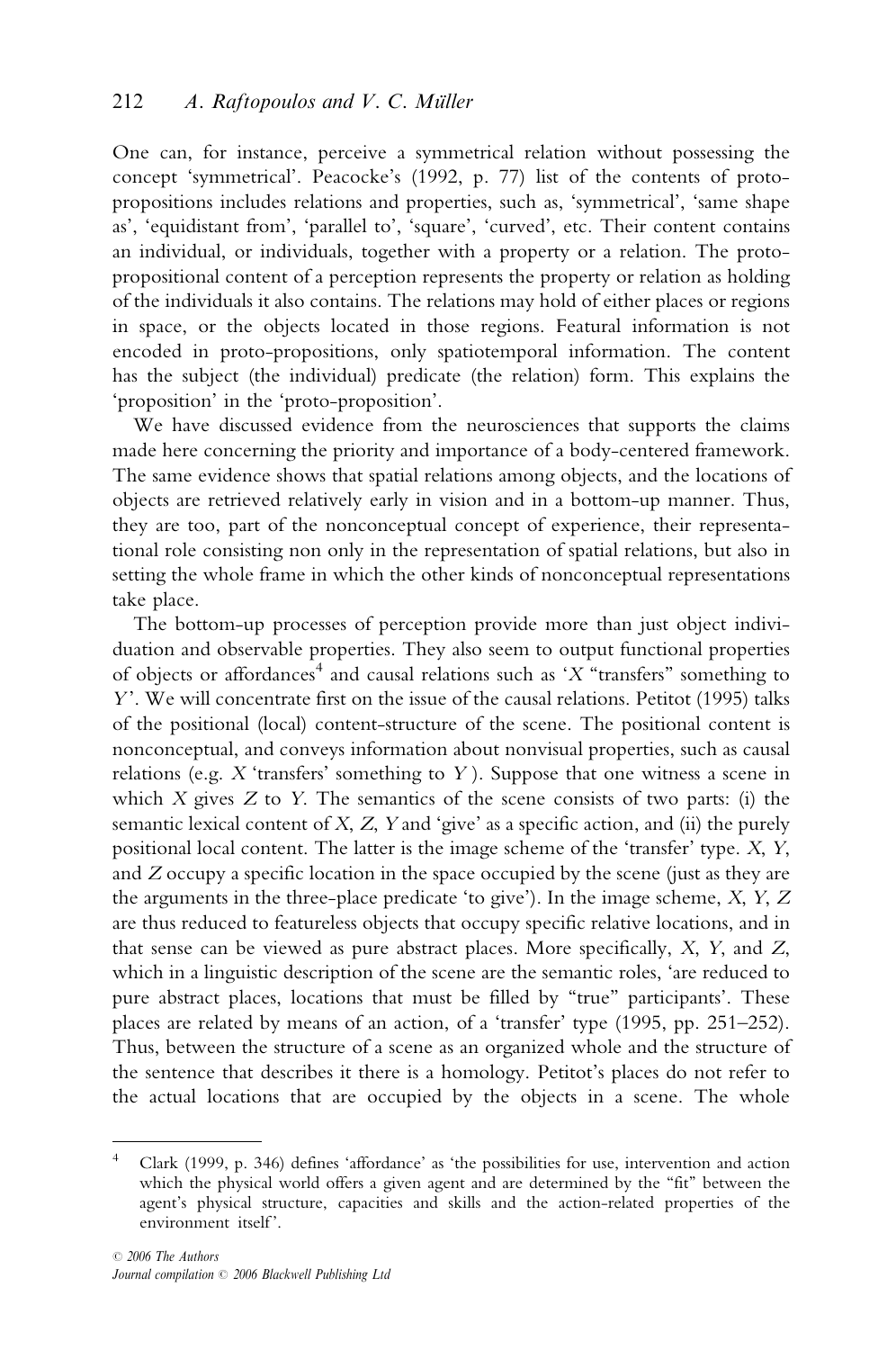description can take place without any reference to the actual locations occupied by the objects. Petitot, in using the spatial metaphor, seems to allude to the notion of an object devoid of all features (including actual location) except that it persists in time individually retaining its identity.

The global positional information contained in a scheme is retrieved from the morphology of the scene by the mechanisms of early vision in a bottom-up manner. Petitot gives a detailed account of the routines and algorithms that might perform this task. One notes that the set of entities that fill Peacocke's scenarios is similar to the set of fundamental 'entities' which provide the elementary representational space.

Let us turn to the affordances of objects. Consider the interaction of a frog with a fly (Bickhard, 1996). The neural activity in the frog is not an internal representation of the fly. The representational content of the neural activity induced by the fly consists in the possibility of tongue flicking and eating on the basis of indications about potentialities that are afforded by specific objects. The content is about the potentialities or possibilities of further interactions that are afforded by the environment for the system's interactions with it. They implicitly predicate those interactive properties of the environment that could support its indicated interactions of the organism. They have a causal significance for the frog that does not rest in the internal representation of external things and in the possession of the notion of 'causality', but depends on the practical grasp by the frog of the implications of the afforded potentialities for the its actions. Since this kind of content implicitly predicts the properties of the environment that afford actions it is representational but not conceptual.

The potentialities afforded by the environment for the system's actions have a causal significance only for that specific system and not for other systems, no matter how similar they are. This is so because the potentialities are tied with the disposition of the body and its specific position. Campbell (1999) calls this kind of causality 'indexical causality', because the content of the terms associated with it depends upon the context in which they are used. As the frog need not have an internal representation of the fly, so it does not need to know that the fly 'is within reach' to initiate action.

The notion of something being 'within reach' that we should want to use in characterizing its knowledge is dedicated to its own capacities for movement . . . Its representation of something as 'within reach' may be quite directly tied to its own initiation of movement. The reason for saying that the representation is precisely a representation of something as 'within reach' is entirely its direct relation to the creature's actions (Campbell 1999, p. 85).

This kind of content is called 'construction-theoretic' by Cussins (1990). It allows an organism to navigate through, and interact dynamically with it.

Let us recapitulate our findings. The phenomenal content of experience consists in: (a) The individuated object that exists separately and has a spatiotemporal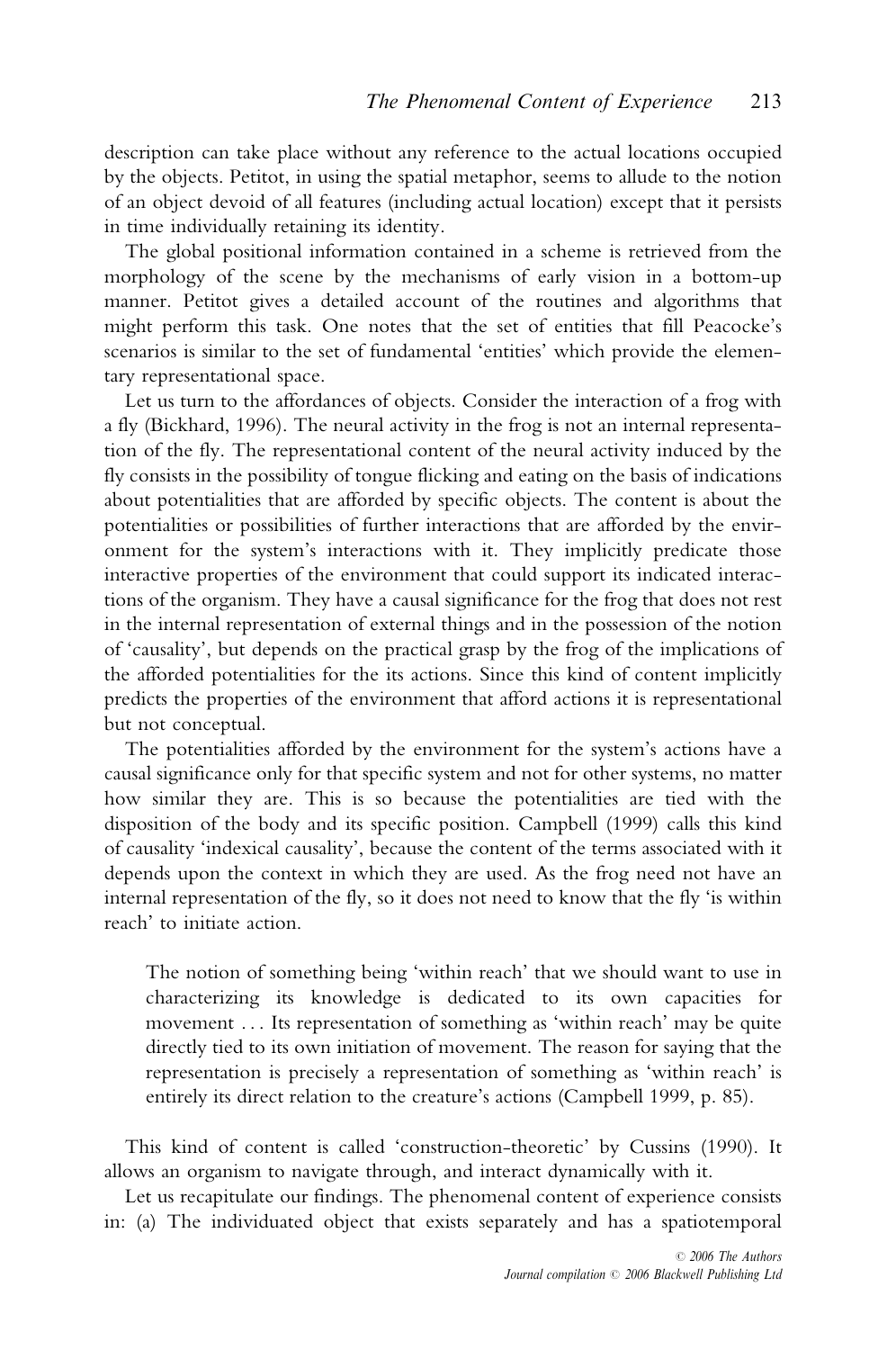history; (b) Some form of Marr's 2½D representations of viewer-centered shape, size, orientation, and surface properties of objects; (c) The relational properties of the components of scene, whether it be places or objects, such as, symmetrical relations, topological relations, such as, up-down, left-right, etc; (d) The positional (local) content-structure of the scene, which conveys information regarding causal relation and the functional properties of objects.

## 5. Concluding Discussion

Our findings regarding the nature of nonconceptual content agree with most of the results obtained through the usage of the other methods we discussed in the introduction, but, there are also some striking discrepancies. The object-centered 3D representations of objects that allow object identification are usually deemed to be part of the nonconceptual content. However, most theories of vision consider the 3D representation of an object as the product of bottom-up nonconceptual and top-down conceptual flow of information. Peacocke also thinks that 'solidity' is nonconceptual, which we have reasons to doubt. Moreover, our list of nonconceptual content includes the functional properties that objects have in relation to some organism and some causal relations.

The notion of nonconceptual content defended here sheds light on a problem in Bermúdez' (1995), where he distinguishes the nonconceptual content of perception from the nonconceptual content of subpersonal or subdoxastic computational states. The difference between the two lies in the fact that one can be aware of the latter but not of the former. As an example of subpersonal states, Bermúdez mentions various computational stages of visual processes as presented in Marr's theory of vision, such as the zero-crossings. The content of perception is nonconceptual because one need not possess or exercise the requisite concepts in order for one's experience to have the phenomenal content that it does. The content of the subdoxastic states is nonconceptual because language does not have or cannot have the requisite concepts. As Bermúdez (1995, p. 353) claims, those subpersonal states that are candidates for having content (zero-crossings, for instance), have nonconceptual content due to the recondite nature of the requisite concepts.

We think that zero-crossings are not representational states at all, given that they are processes that compute changes in light intensity, thus belonging to sensation and not to perception. Suppose, however, that zero-crossings are representational states. Consider some future civilization that happens to have a language that included such concepts. Would that mean that for this civilization the content of zero-crossings would be conceptual? And what would that mean for the individuals in that civilization who are unaware of these concepts? And what would that make of the notion for our civilization that still does not possess the relevant concept? This is a clear case of one of the problems of the 'phenomenological' methods for determining nonconceptual content.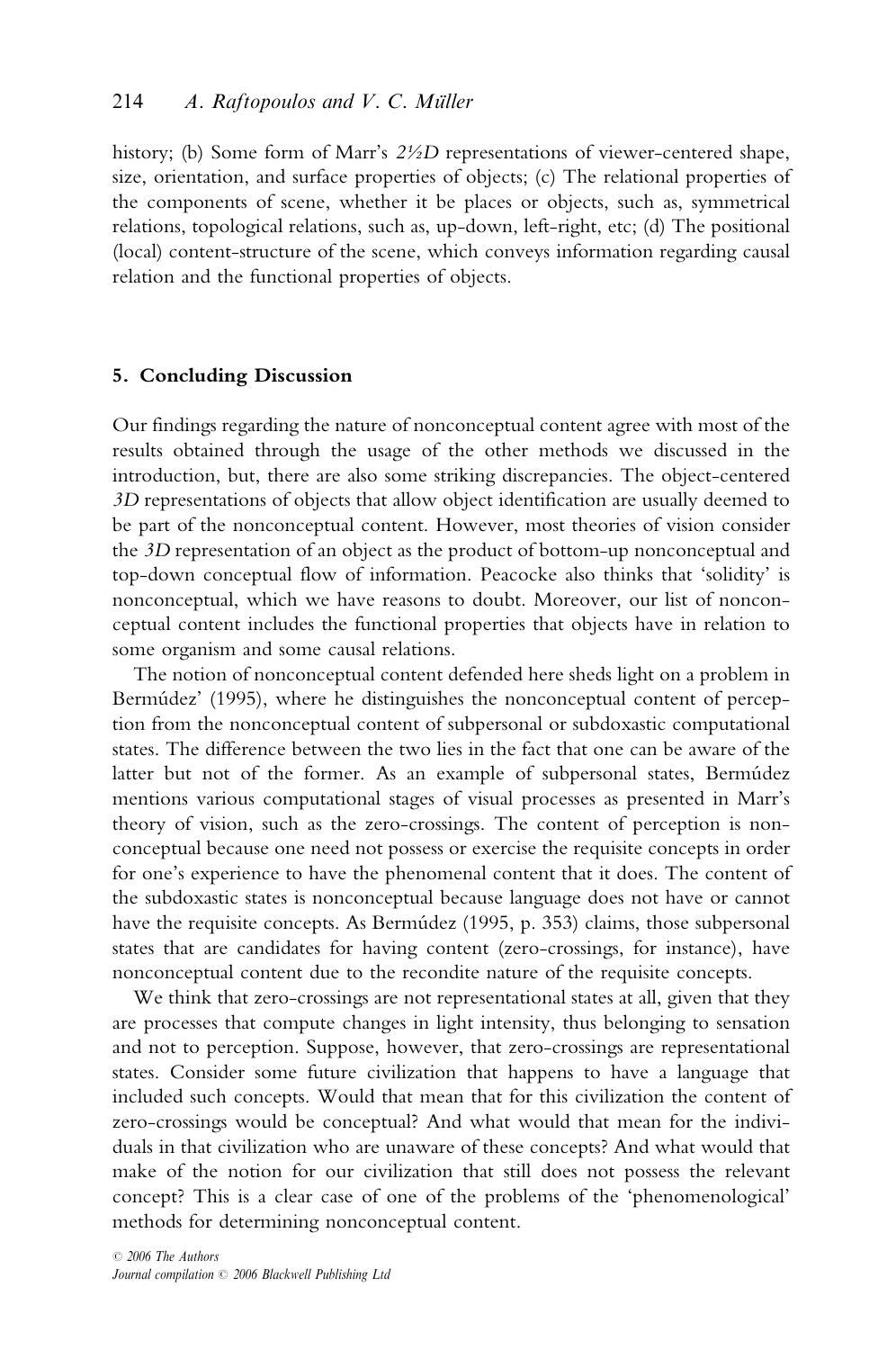To account for why the content of computational states is nonconceptual, Bermu´dez relies on the contingent fact that the subjects' language does not contain concept-terms that conceptualize the content. But this criterion is wrought with problems. Bermúdez must accept that if zero-crossings are nonconceptual just because language does not have the appropriate concepts, then for our imaginary civilization zero-crossings might become conceptual states. This does not mean of course that in order to perceive zero-crossings one has to possess the corresponding concept; it means that this content can be conceptualized. The way Bermu´dez deals with this issue suggests that he construes nonconceptual content as conceptual content minus concepts. However nonconceptual content and conceptual content are different kinds of content. Even if one possesses the concepts that conceptualize zero-crossings, the kind of processing that results in states with zero crossings being cognitively encapsulated, these states have nonconceptual content.

Suppose, further, that no natural language could ever have such concepts because the content of the states whose content they are supposed to conceptualize is so fine-grained that it exceeds the limits of the expressive capabilities of any language. Then an independent non-circular account that does not involve the notion of nonconceptual content, must be given about how much fine-grained a content must be in order to exceed the expressive capabilities of a language; such an account is lacking.

In general, invoking awareness and availability of linguistic description renders Bermúdez analysis susceptible to two problems. First, in view of the fact that there exist two kinds of awareness, phenomenal awareness and access or report awareness, which kind of awareness befits the content of perceptual states? If it is phenomenal awareness, how is that different from report awareness? If it is report awareness, how is it that the content is nonconceptual despite the fact that report awareness involves global recurrent processing, which brings in the conceptual arsenal of the perceiver? Second, granting that perceptual content is nonconceptual because one can be in states with such content without possessing or exercising concepts, what is it that makes the content of subpersonal states nonconceptual? That we are not aware of such content is no proof that this content is nonconceptual. It could be that the processes that lead to the states with such content are modulated by our concepts (in which case the content would be conceptual, although not conceptualized), without us being aware of that modulation or without our language containing the relevant terms.

In our approach to nonconceptual content these problems vanish. The content of the states of zero-crossings is nonconceptual not because language does not or cannot contain the requisite concept-terms, but because that content is retrieved bottom-up from a visual scene. To justify the nonconceptual character of the contents of either phenomenal and subdoxastic stages, one need not take recourse to the resources of the language; it suffices to invoke the fact that these contents are retrieved from visual scenes in conceptually unmediated ways. Nonconceptual content is independent of awareness and independent of possession or exercise of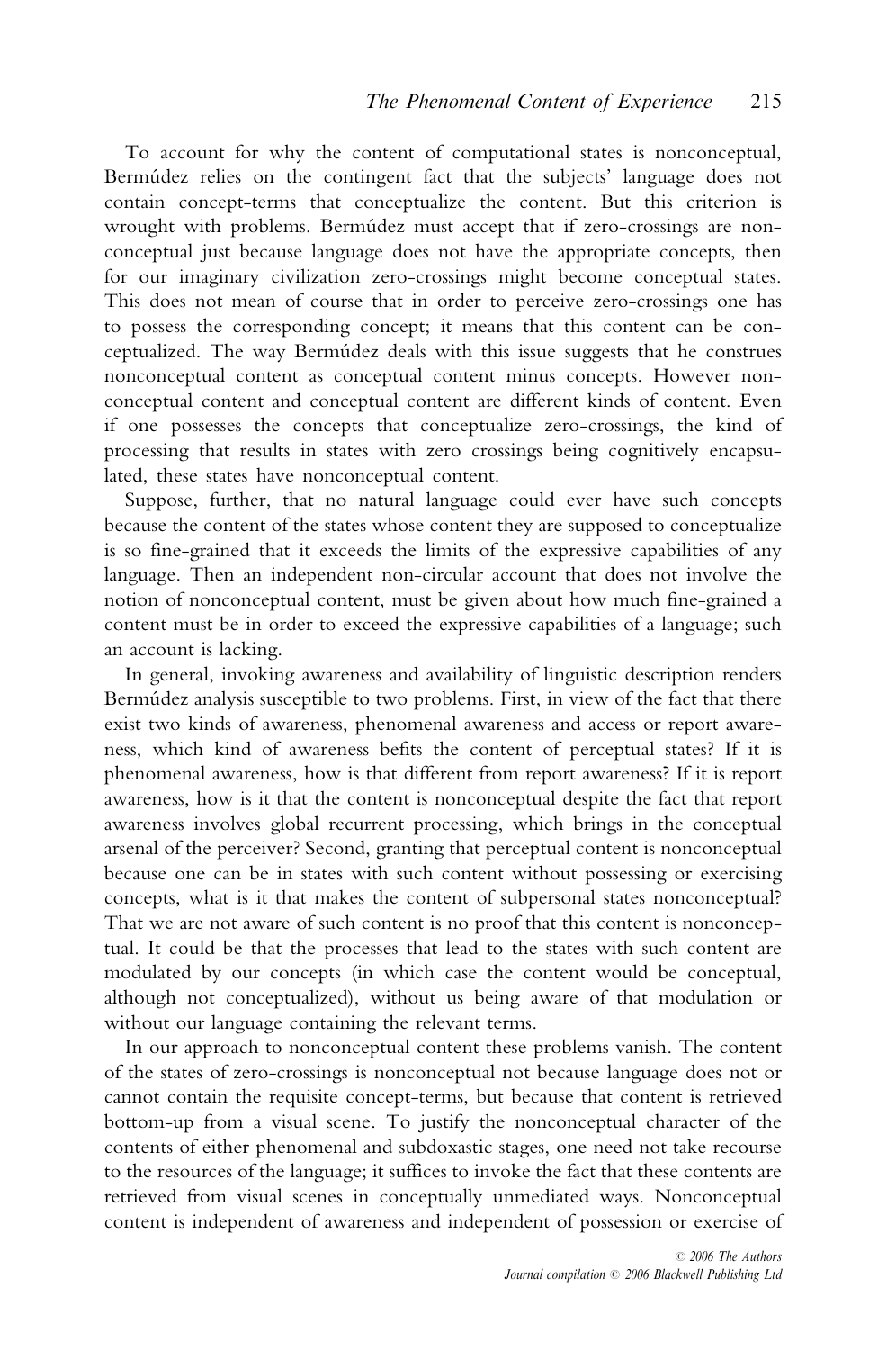concepts. Thus, our account offers a unified explanation of why personal and subpersonal states have nonconceptual contents.

This account specifies that one could have only phenomenal awareness of nonconceptual content. Phenomenal awareness is different from the awareness that accompanies our experience of the world, which suggests that one should not hasten to draw conclusions regarding the nature of nonconceptual content based on introspection alone, because introspection usually taps on experiential content. It may be that one lacks concepts that would describe one's experience, but that does not mean that no concepts are involved in the formation of that content. One may think that one can see in the phenomenal sense things because one judges that one could have the content of the relevant states without exercising concepts, but in reality there is a cognitive modulation of the processes that led to the mental state with that content, as in the case of the 3D shape. This poses restrictions on the kind of awareness of nonconceptual content that steam from the nature of phenomenal awareness; one can be phenomenally aware of object-types not of tokens.

Tye (2002, pp. 454–455) claims that phenomenal content is poised, abstract, nonconceptual, and representational. We saw why it is nonconceptual, representational, and abstract. The phenomenal content is 'poised' because it is at the right level of processing to allow it to be fed into cognitive processing. The registration of differences in illuminances is a level too low, directly accessible to the cognitive centers. Our phenomenal content meets this requirement, since it is the outcome of perception. Given the way we have defined 'sensation', 'perception', and 'cognition', phenomenal content stands in the midway between, and connects sensation with cognition.

Department of Psychology, University of Cyprus

Department of Philosophy and Social Sciences American College of Thessaloniki

## References

- Baddeley, A. 1995: Working memory. In M. S. Gazzaniga (ed.), The Cognitive Neurosciences Cambridge, MA: The MIT Press.
- Ballard, D. H., Hayhoe, M. M., Pook, P. K. and Rajesh R. P. 1997: Deictic codes for the embodiment of cognition. Behavioral and Brain Sciences, 20, 723–767.
- Bermúdez, J. L. 1995: Nonconceptual content: from perceptual experience to subpersonal computational states. Mind & Language, 10 (4), 333-369.
- Bickhard, M. H. 1996: Troubles with computationalism. In W. O'Donohue and R.F. Kitchener (eds), The Philosophy of Psychology. London: Sage.
- Block, N. 1996: How can we find the neural correlate of consciousness? Trends in Neuroscience, 19, 456–459.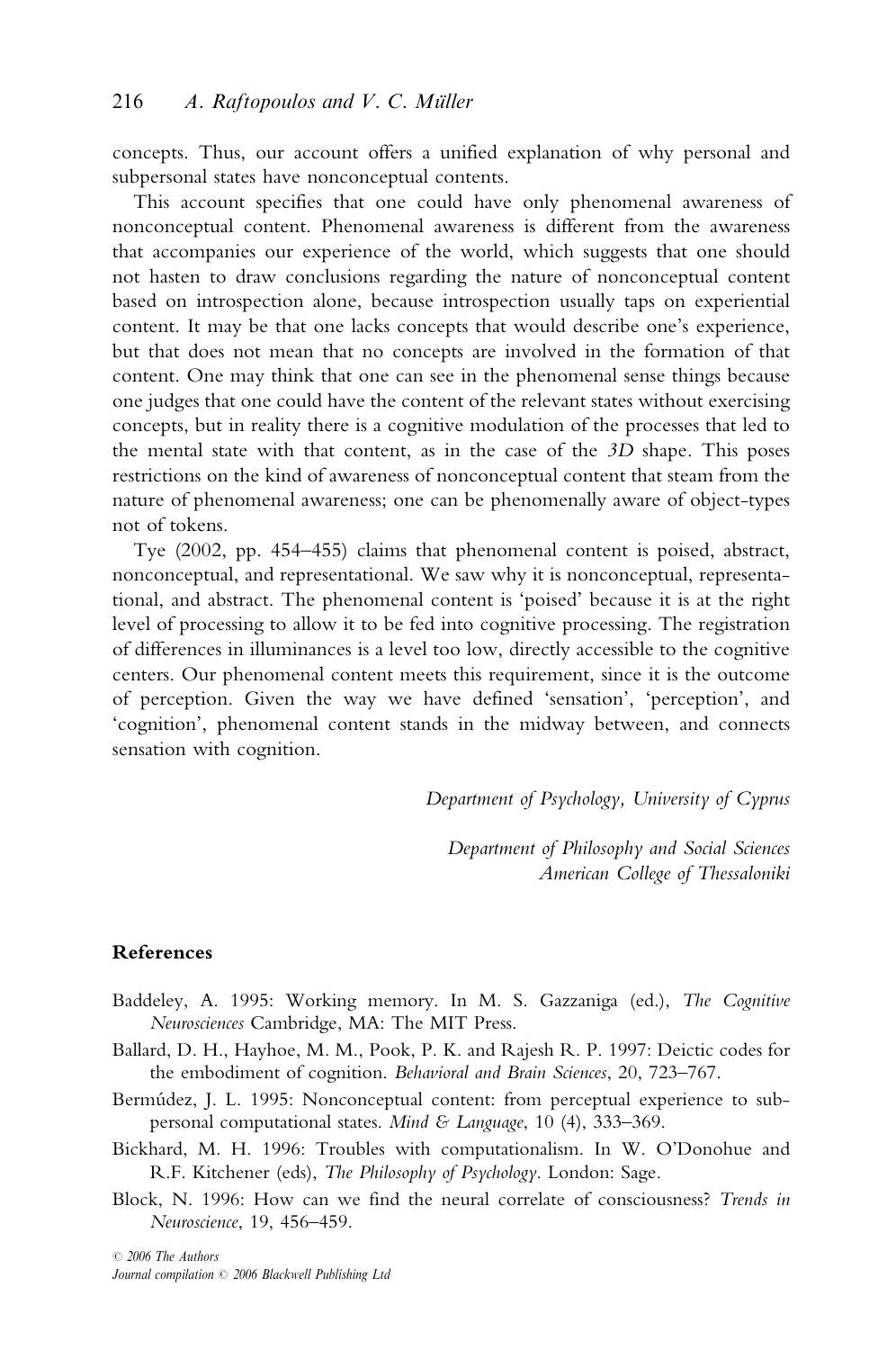- Campbell, J. 1999: The Role of physical objects in spatial thinking, In N. Eilan, R. McCarthy, and B. Brewer (eds), Spatial Representation: Problems in Philosophy and Psychology. Oxford: Oxford University Press, 65–97.
- Carey, S. and Xu, F. 2001: Infant's knowledge of objects: beyond object files and object tracking. Cognition, 80, 179–213.
- Churchland, P. M. 1988: Perceptual plasticity and theoretical neutrality: A reply to Jerry Fodor. Philosophy of Science, 55, 167–187.
- Clark, A. 1999 An embodied cognitive science? Trends in Cognitive Sciences, 3(9), 345–351.
- Crane, T. 1992: The nonconceptual content of experience. In T. Crane (ed.), The Contents of Experience: Essays on Perception. Cambridge: Cambridge University Press.
- Cussins, A. 1990: The connectionist construction of concepts. In M. Boden (ed.), The Philosophy of Artificial Intelligence. Oxford: Oxford University Press.
- Czigler, I. and Balazs, L. 1998: Object–related attention: An event–related potential study. Brain and Cognition, 38, 113–124.
- Devitt, M. 1996: Coming to our Senses: A Naturalistic Program for Semantic Localism. Cambridge: Cambridge University Press.
- Dretske, F. 1993: Conscious Experience. Mind, 102 (406), 263–283,
- Dretske, F. 1995: Naturalizing the Mind. Cambridge, MA: The MIT University Press.
- Driver, J., David G., Russell C., Turatto M. and Freeman, E. (2001); Segmentation, attention and phenomenal visual objects. Cognition, 80, 61–95.
- Edelman, S. 1999: Representation and Recognition in Vision. Cambridge, MA: The MIT Press.
- Evans, G. 1982: The Varieties of Reference. Oxford: Oxford University Press.
- Fodor, J. A. 1998. Concepts. New York: Oxford University Press.
- Glover S. 2003: Separate visual representations in the planning and control of action. Behavioral and Brain Sciences (in press).
- Goodale, M. A. and Milner, D. A. 1992: Separate visual pathways for perception and action. Trends in Neuroscience, 15, 20–25.
- Gregory, R. L. 1990: Eye and Brain: the Psychology of Seeing (4th edn.). Oxford: Oxford University Press.
- Hanson, N. R. 1958: Patterns of Discovery. Cambridge: Cambridge University Press.
- Heck, Jr. R. 2000: Nonconceptual content and the 'space of reasons'. Philosophical Review, 109 (4), 483–523.
- Hildreth, E. C. and Ulmann, S. 1989: The computational study of vision. In Michael I. Posner (ed.), Foundations of Cognitive Science. Cambridge, MA: The MIT Press.
- Jackendoff, R. 1989: Consciousness and the Computational Mind. Cambridge, MA: The MIT University Press.
- Kahneman, D, Treisman, A. and Gibbs, B. J. 1992: The reviewing of the object files: object-specific integration of information. Cognitive Psychology, 24, 174–219.
- Kanwisher, N. 2001: Neural events and perceptual awareness. Cognition, 79, 89–113.
- Kuhn, T. 1968: The Structure of Scientific Revolutions. Chicago: Chicago University Press.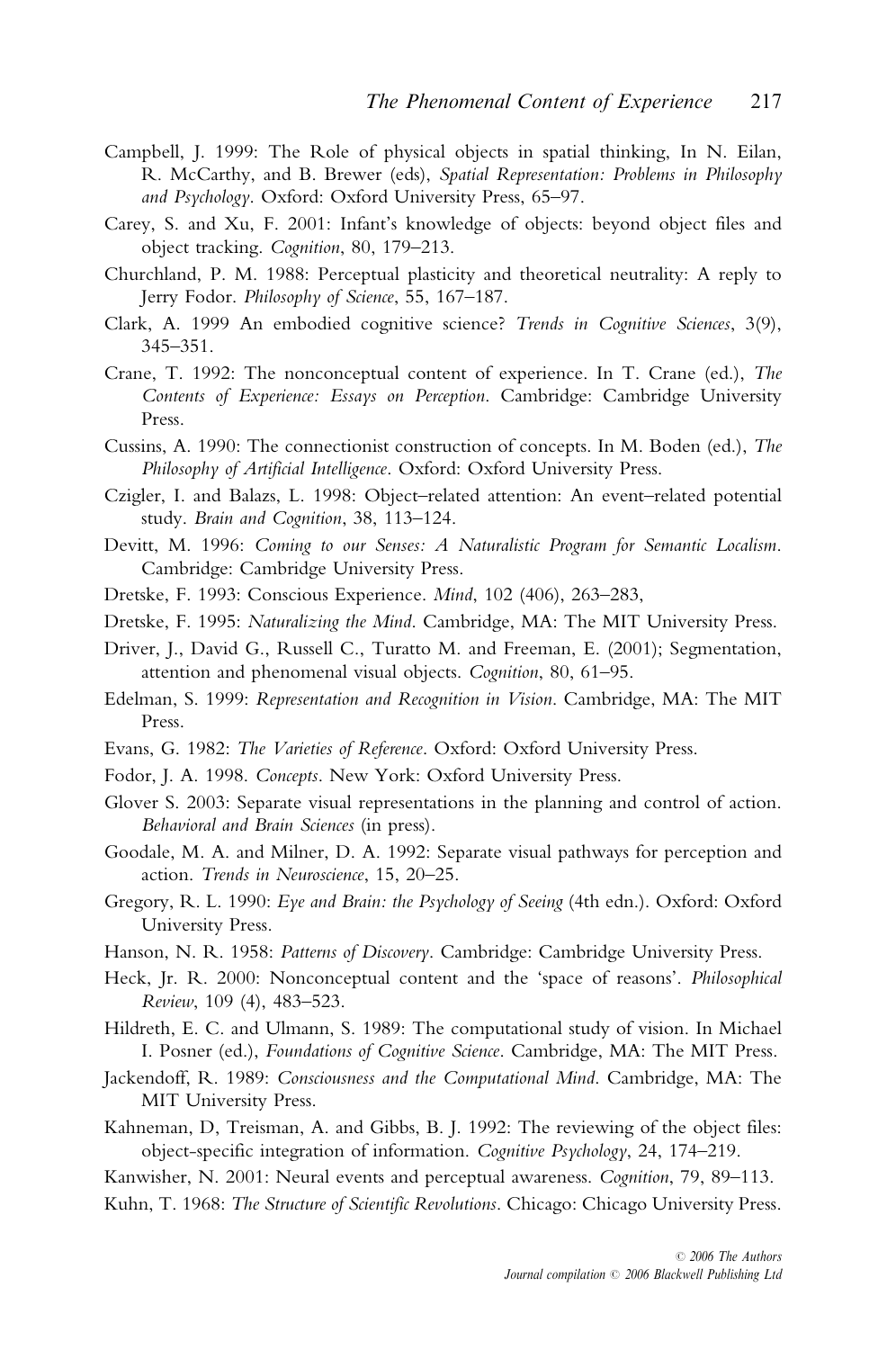- Laberge, D. 2000: Networks of attention. In M. S. Gazzaniga (ed.), The New Cognitive Neurosciences, second edition. Cambridge, MA: The MIT Press.
- Lamme, V. 2004: Independent neural definitions of visual awareness and attention. In A. Raftopoulos (ed.), The Cognitive Penetrability of Perception: An Interdisciplinary Approach. Hauppauge, NJ: Nova Science Books.
- Lamme, V. 2003: Why visual attention and awareness are different? Trends in Cognitive Science, 7, 12–18.
- Lamme, A. F. and Spekreijse, H. 2000: Contextual modulation in primary visual cortex and scene perception. In M. S. Gazzaniga (ed.), The New Cognitive Neurosciences, second edition Cambridge, MA: The MIT Press.
- Lamme, V. A. F. and Roelfsema, P. R. 2000: The distinct modes of vision offered by feedforward and recurrent processing. Trends in Neuroscience, 23, 571–579.
- Lowe, E. J. 1992: Experience and its objects. In T. Crane (ed.), The Contents of Experience: Essays on Perception. Cambridge: Cambridge University Press.
- Luck, S. J. and Hillyard, S. A. 2000: The operation of selective attention at multiple stages of processing: Evidence from human and monkey electrophysiology. In M. S. Gazzaniga (ed.), The New Cognitive Neurosciences, second edition. Cambridge, MA: The MIT Press.
- Mack, A. & Rock, I. 1998: Inattentional blindness. Cambridge, MA: The MIT Press.
- Mangun, G. R., Amishi J. P., Hopfinger J. B. and Handy, C. T. 2000: The temporal dynamics and functional architecture of attentional processes in human extrastriate cortex. In M. S. Gazzaniga (ed.), The New Cognitive Neurosciences. Cambridge, MA: The MIT Press.
- Marr, D. 1982: Vision. San Francisco, CA: Freeman.
- Merikle, P. M., Smilek, D. and Eastwood, J. D. 2001: Perception without awareness: Perspectives from cognitive psychology. Cognition, 79, 115–134.
- Moore, C. M. and Egeth, H. 1998: Perception without attention: Evidence of grouping under conditions of inattention. Journal of Experimental Psychology: Human Perception and Performance, 23, 339–352.
- Needham, A. Baillargeon, R. 2000: Infants' use of featural and experiential information in segregating and individuating objects. Cognition, 74, 255–284.
- Norman, J. 2002: Two visual systems and two theories of perception: an attempt to reconcile the constructivist and ecological approaches. Behavioral and Brain Sciences, 25, 73–144.
- Peacocke, C. 1992: A Study of Concepts. Cambridge, MA: The MIT Press.
- Peacocke, C. 2001: Does perception have a nonconceptual content? The Journal of Philosophy, XCVIII (5), 239-269.
- Petitot, J. 1995: Morphodynamics and attractor syntax: constituency in visual perception and cognitive grammar. In R. F. Port and T. Van Gelder (eds), Mind as Motion: Explorations in the Dynamics of Cognition. Cambridge, MA: The MIT Press.
- Posner, M. I. and Petersen, S. E. 1990: The attention system of the human brain. Annual Review of Neuroscience, 13, 25–42.
- Posner, M. I. and Raichle, M. E. 1994: Images of Mind. New York: The American Scientific Library.

 $\odot$  2006 The Authors Journal compilation  $\odot$  2006 Blackwell Publishing Ltd